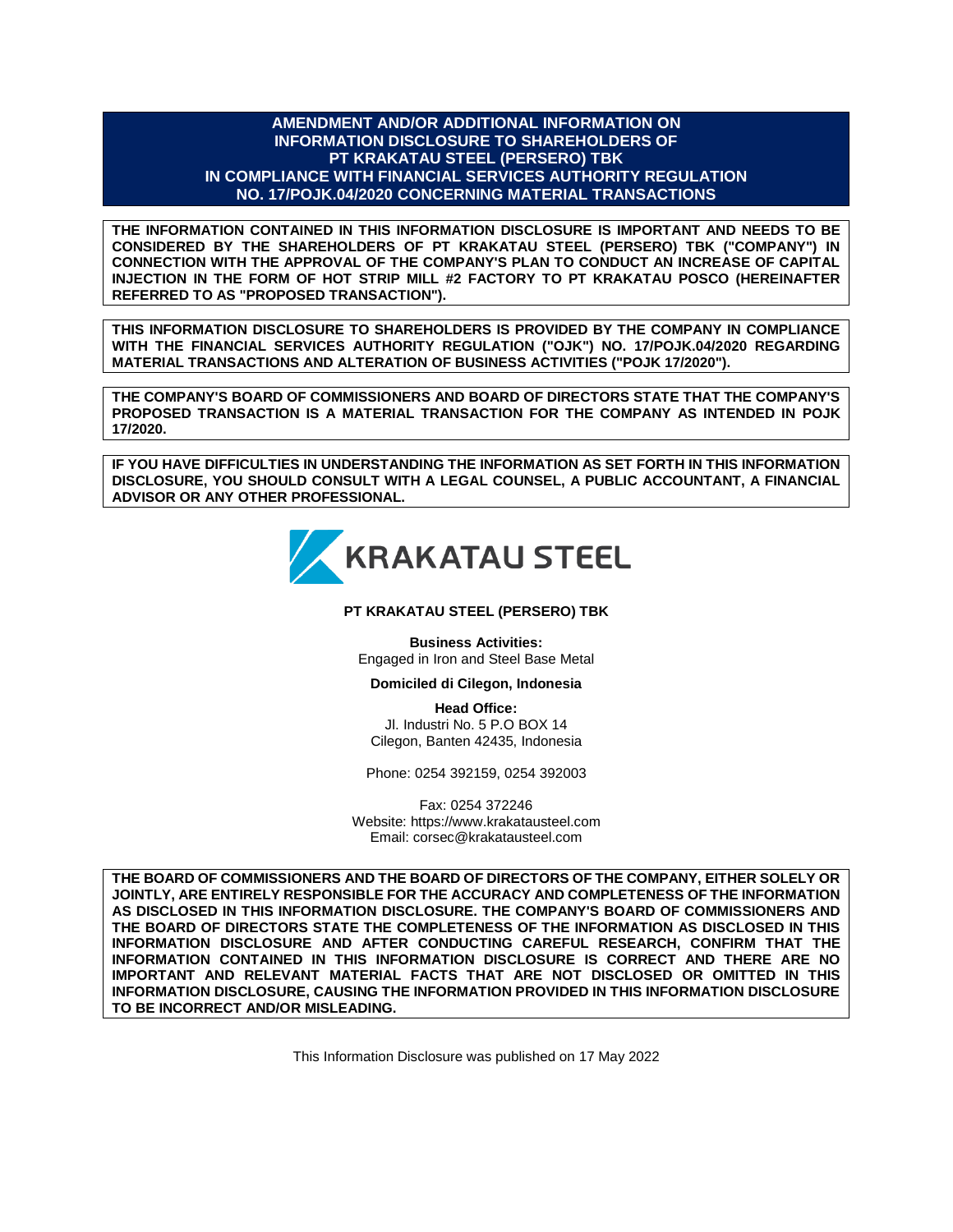# **DEFINITION AND ABBREVIATION**

| <b>MITPA Addendum</b>          | Addendum to MITPA which was signed on 29 March 2022.                                                                                                                                                                                                                                                                                                                               |
|--------------------------------|------------------------------------------------------------------------------------------------------------------------------------------------------------------------------------------------------------------------------------------------------------------------------------------------------------------------------------------------------------------------------------|
| <b>MOLHR</b>                   | The Ministry of Law and Human Rights of the Republic of<br>Indonesia.                                                                                                                                                                                                                                                                                                              |
| <b>MLHR</b>                    | The Minister of Law and Human Rights of the Republic of<br>Indonesia.                                                                                                                                                                                                                                                                                                              |
| <b>MITPA</b>                   | Memorandum of In-Kind Transaction Procedure Agreement<br>dated 31 December 2021.                                                                                                                                                                                                                                                                                                   |
| <b>OJK</b>                     | Financial Services Authority, an independent institution as<br>referred to in Law No. 21 of 2011 regarding the Financial<br>Services Authority, whose duties and authorities include<br>regulating and supervising financial service activities in the<br>sector of banking, capital market, insurance, pension funds,<br>financing institutions and other financial institutions. |
| <b>JVA</b>                     | Joint Venture Agreement entered into by and between the<br>Company and POSCO dated 4 August 2010.                                                                                                                                                                                                                                                                                  |
| The Company                    | PT Krakatau Steel (Persero) Tbk, a limited liability company<br>established under the laws of the Republic of Indonesia,<br>domiciled at Jalan Industri No. 5 P.O. Box 14, Cilegon,<br>Banten 42435, Indonesia.                                                                                                                                                                    |
| <b>Publicly-Traded Company</b> | Issuer that already made public offerings of equity securities<br>or a Public Company.                                                                                                                                                                                                                                                                                             |
| <b>Controlled Company</b>      | A company that is controlled directly or indirectly by a<br>Publicly-Traded Company.                                                                                                                                                                                                                                                                                               |
| <b>ECA Loan</b>                | Financing loan for the Development of Hot Strip Mill #2<br>Company<br>between<br>the<br>and<br>Commerzbank<br>Aktiengesellscahft dan AKA Ausfuhrkredit-Gesellschaft<br>mbH ("Commerzbank-AKA").                                                                                                                                                                                    |
| POJK 17/2020                   | No.<br>Financial<br><b>Services</b><br>Authority<br>Regulation<br>17/POJK.04/2020 dated April 20, 2020 regarding Material<br>Transactions and Alteration of Business Activities.                                                                                                                                                                                                   |
| POJK 42/2020                   | Financial Services Authority No. 42/POJK.04/2020 dated 2<br>July 2020 regarding Affiliated Transactions and Conflict of<br>Interest Transactions.                                                                                                                                                                                                                                  |
| <b>POSCO</b>                   | A company incorporated under the laws of the Republic of<br>Korea (currently established as POSCO HOLDINGS INC.)                                                                                                                                                                                                                                                                   |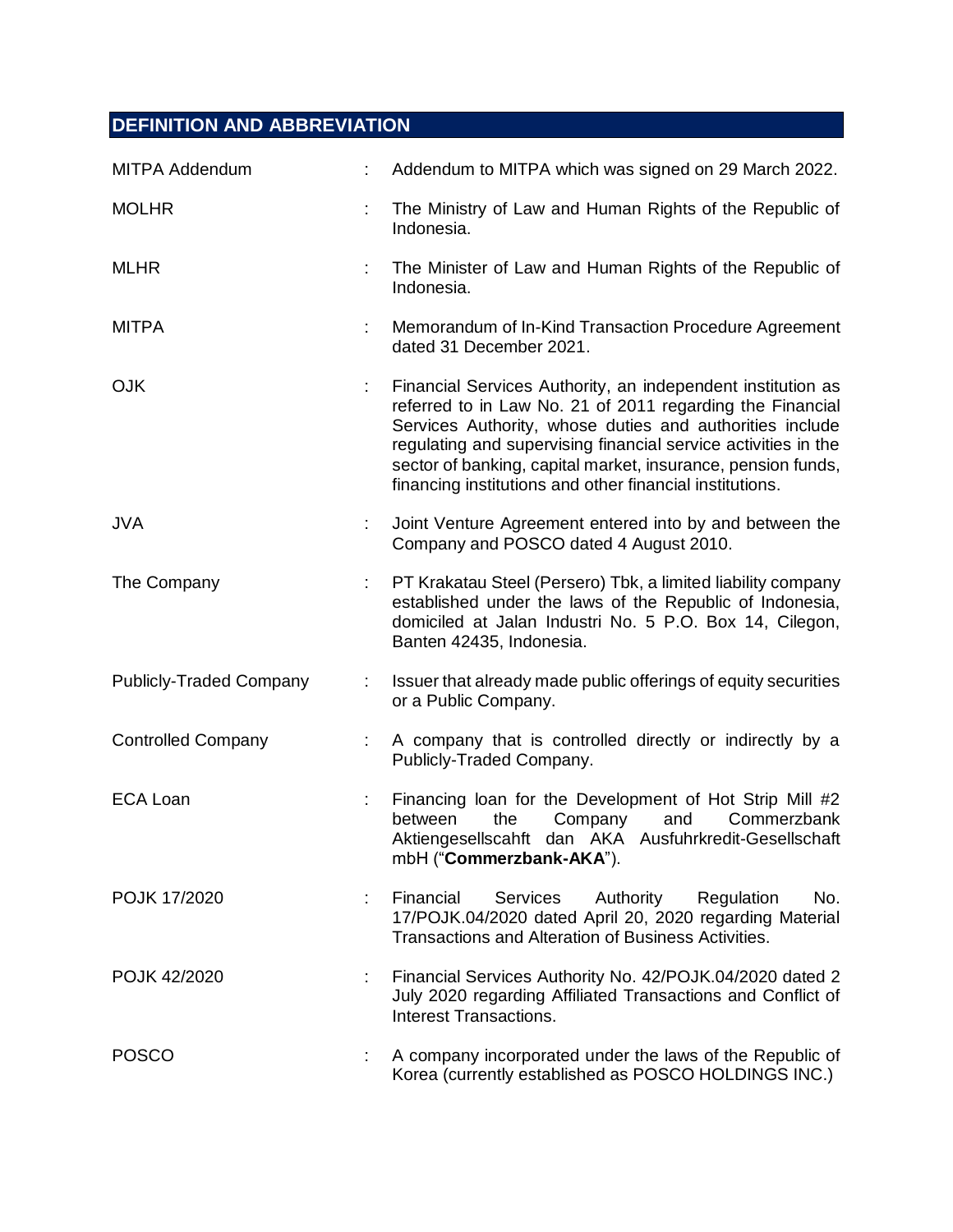| <b>PTKP</b>                 | Stands for PT Krakatau Posco.                                                                                                                |
|-----------------------------|----------------------------------------------------------------------------------------------------------------------------------------------|
| <b>Proposed Transaction</b> | Approval of the Company's Plan to Increase Capital<br>Injection in the form of a Hot Strip Mill #2 Business Factory<br>to PT Krakatau Posco. |
| Capital Market Law          | Law No. 8 of 1995 regarding Capital Market.                                                                                                  |

## **I. PRELIMINARY**

The information as stated in this Information Disclosure is made in order to fulfill the Company's obligations under POJK 17/2020.

The Company and POSCO have established a joint venture company named PTKP which was established in 2010 and is domiciled in Cilegon, Banten which is engaged in the iron/steel industry within the territory of the Republic of Indonesia with a capacity of 3,000,000 (three million) Metric Tonnes ("**MT**" ). Currently, the Company's share ownership structure in PTKP is 30% (thirty percent) and POSCO is 70% (seventy percent).

Based on an agreement dated 12 May 2016, 6 August 2020, and MITPA as well as MITPA Addendum, the Company and POSCO plan to increase cooperation in order to create the "Cilegon 10 Million MT Steel Cluster Road Map" through a plan where the Company will make a non-cash capital injection in the form of the Company's Hot Strip Mill #2 Factory To PTKP ("**Proposed Transaction**"). The Proposed Transaction is also part of Company's Restructurisation Program which has obtained support and approval from Ministry of State Own Enterprise based on letter No S-313/MBU/05/2022 dated 17 May 2022 regarding Inkind Transaction of Hot Strip Mill#2 Facility of PT Krakatau Steel (Persero) Tbk.

Following the completion of the Proposed Transaction, the Company's share ownership in PTKP will increase to 50% (fifty percent) of the total shares issued by PTKP. Apart from the change in the composition of PTKP, the completion of the Proposed Transaction will not result in a change of control in PTKP, where PTKP will still be controlled by POSCO. Therefore, the Proposed Transaction is not subject to the provisions of the acquisition of shares based on the prevailing laws and regulations in Indonesia.

The proforma of PTKP's capital after the implementation of the Proposed Transaction is as follows:

|                     | <b>PTKP</b>                            |       |                  |                                       |                            |       |                  |               |
|---------------------|----------------------------------------|-------|------------------|---------------------------------------|----------------------------|-------|------------------|---------------|
|                     | <b>Before the Proposed Transaction</b> |       |                  | <b>After the Proposed Transaction</b> |                            |       |                  |               |
| <b>Shareholders</b> | Number                                 | Par   |                  |                                       |                            | Par   |                  |               |
|                     | οf                                     | Value | Capital<br>(USD) | %                                     | Number of<br><b>Shares</b> | Value | Capital<br>(USD) | $\frac{0}{0}$ |
|                     | <b>Shares</b>                          | (USD) |                  |                                       |                            | (USD) |                  |               |
| <b>POSCO</b>        |                                        |       |                  |                                       |                            |       |                  |               |
| - Series A          | 739,900                                | 1,000 | 739,900,000      | 70%                                   | 739,900                    | 1,000 | 739,900,000      | 50%           |
| The Company         |                                        |       |                  |                                       |                            |       |                  |               |
| - Series A          | 317,100                                | 1,000 | 317,100,000      | 30%                                   | 317,100                    | 1,000 | 317,100,000      | 21%           |
| - Series B          |                                        |       |                  |                                       | 422,800                    | 516   | 218,164,800      | 29%           |
| Total               | 1,057,000                              |       | 1,057,000,000    | 100%                                  | 1,479,800                  |       | 1,275,164,800    | 100%          |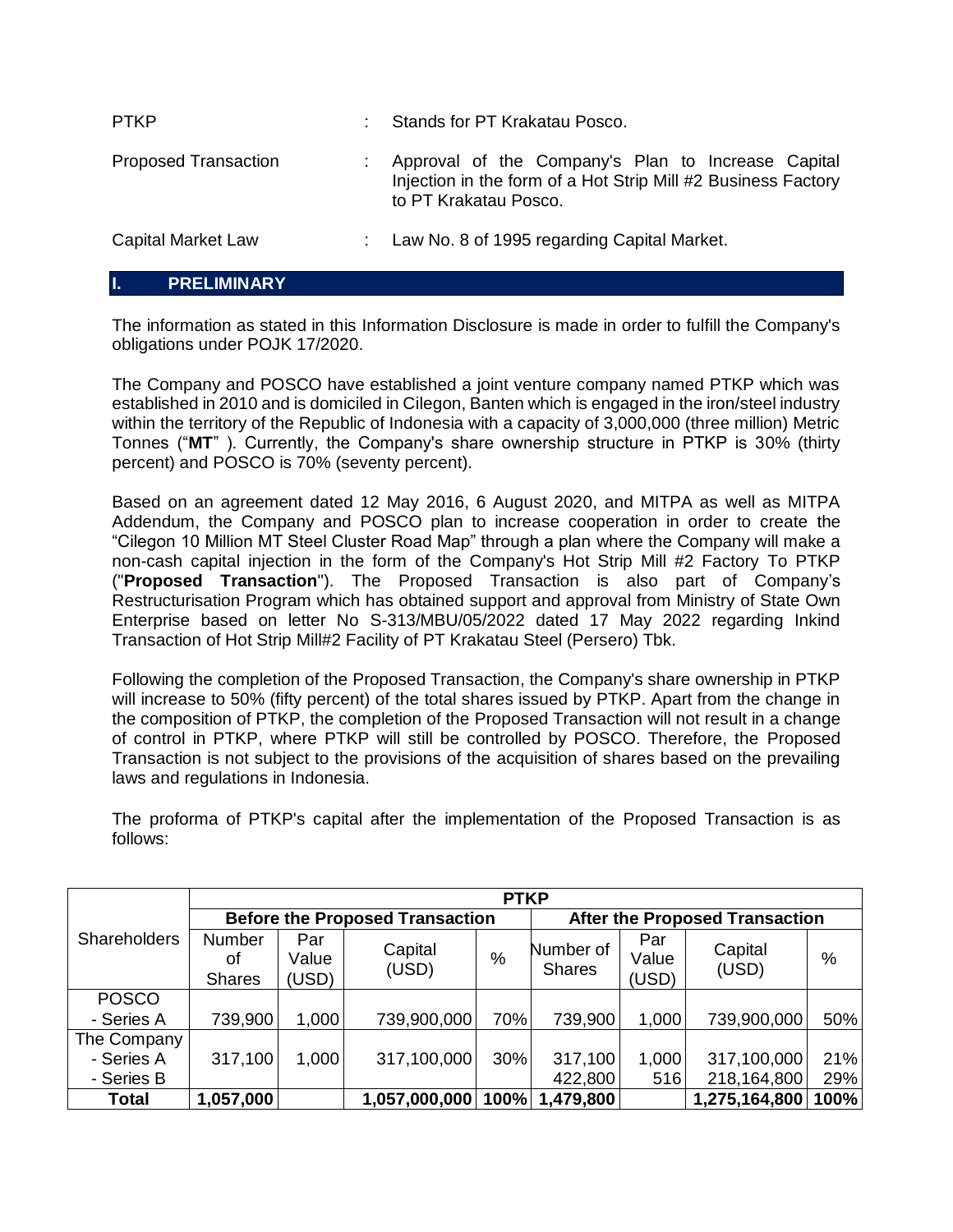The Proposed Transaction is deemed as a material transaction as referred to in POJK 17/2020, pursuant to which the Proposed Transaction value exceeds the material transaction value threshold, which is more than 50% (fifty percent) of the Company's equity value or equivalent to 59% (fifty nine percent) of the Company's equity value based on the Company's Consolidated Financial Statements as of 31 December 2021, where the Company's equity value is USD522 million (five hundred twenty two million United States Dollars).

In connection with the Proposed Transaction above, in accordance with the provisions of the applicable laws and regulations, in particular the provisions of POJK 17/2020, Board of Directors of the Company hereby announces the Information Disclosure with a view to providing explanations, considerations and reasons for the Proposed Transaction to the shareholders of the Company. as part of the fulfillment to the provisions of POJK 17/2020.

## **II. DESCRIPTION OF THE TRANSACTION**

## **A. Transaction Object**

On 31 December 2021, the Company has signed the MITPA as lastly amended based on the MITPA Addendum, in which the Company plans to increase its capital injection in the PTKP in the form of an HSM#2 factory, which consists of:

- 1. A plot of land with an area of 610  $m^2$  ownership of which evidenced by Right to Build Certificate ("SHGB") Number 5 under the name of the Company located in Samang Raya Sub-district, Ciwandan District, Cilegon City, Banten Province;
- 2. A plot of land with an area of 210  $m<sup>2</sup>$ , ownership of which evidenced by SHGB Number 7 under the name of the Company located in Samang Raya Sub-district, Ciwandan District, Cilegon City, Banten Province;
- 3. A plot of land with an area of  $81,782$  m<sup>2</sup>, ownership of which evidenced by SHGB Number 28 under the name of the Company located in Kubangsari Sub-district, Ciwandan District, Cilegon City, Banten Province;
- 4. A plot of land with an area of  $90,337 \text{ m}^2$ , ownership of which evidenced by SHGB Number 43 under the name of the Company located in Samang Raya Sub-district, Citangkil District, Cilegon City, Banten Province;
- 5. A plot of land with an area of  $74,755$  m<sup>2</sup>, ownership of which evidenced by SHGB Number 44 under the name of the Company located in Samang Raya Sub-district, Citangkil District, Cilegon City, Banten Province;
- 6. HSM #2 Factory along with all equipment, facilities, infrastructure, operational activities or other things that are standing on the lands as contained in SHGB Number 5, SHGB Number 7, SHGB Number 28, SHGB Number 43, and SHGB Number 44, and

henceforth Number 1 – 6 above will be referred to as "**HSM#2 Facility**" atau "**The Transaction Object**".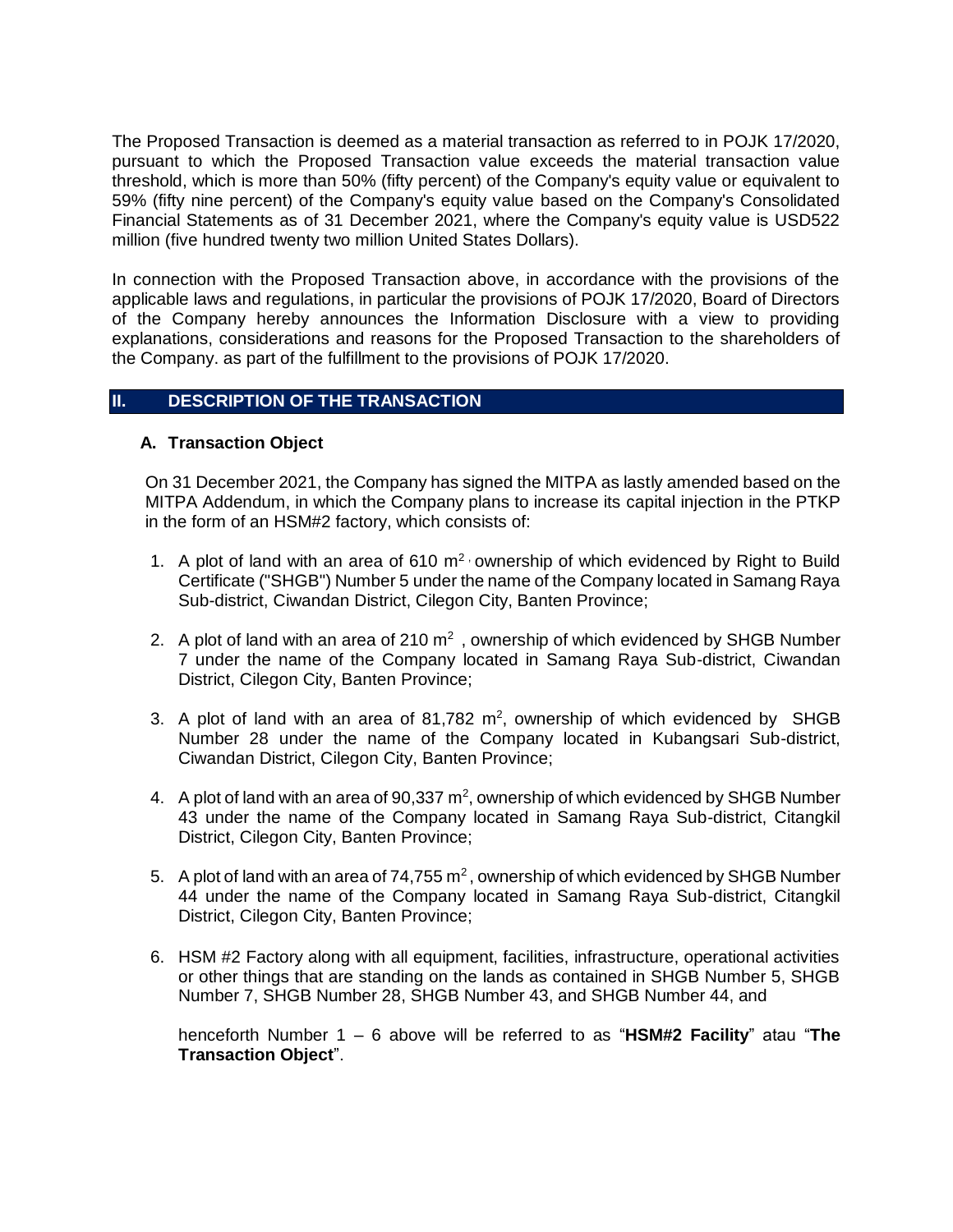That the HSM#2 Facility is currently being secured to Commerzbank-AKA in relation to the HSM #2 project finance facility with a receivable value of the loan facility amounting to USD246,987,322 (two hundred and forty-six million nine hundred eighty-seven thousand three hundred and twenty-two United States Dollars) ("**Company's Obligations**"). In relation to the Proposed Transaction, the Company has obtained a letter from Commerzbank-AKA on 30 March 2022 which essentially supports the Proposed Transaction and will conduct further discussions regarding the mechanism and further provisions related to the assignment of debt payment liabilities from the Company to PTKP. . The Company believes that the approval from Commerzbank-AKA to assign all of the Company's debt payment liabilities to PTKP based on the ECA HSM#2 Loan from the Company to PTKP will be obtained prior to the signing of the in-kind transaction deed.

The implementation of the Proposed Transaction is subject to the fulfilment of the following preliminary requirements:

- a. Corporate approval of the Company, POSCO, and PTKP;
- b. Approval from the Company's Creditors, including Commerzbank-AKA regarding the assignment of debt payment obligations referred to in the above;
- c. PTKP's Creditor Approval;
- d. PTKP's due diligence on HSM#2 Facility; and
- e. JVA Amendments.

Furthermore, based on MITPA, as amended based on the MITPA Addendum, the Company and PTKP have agreed (after considering further discussions with Commerzbank and AKA), that the Company and PTKP will sign a separate agreement which outlines that PTKP will fulfill the Company's Obligations ("**Company-PTKP Agreement**").

Under the Company-PTKP Agreement, it will also be regulated that PTKP will provide funds for the Company in accordance with the payment schedule that has been agreed by the Company with Commerzbank and AKA and do everything needed by the Company in fulfilling the Company's Obligations. Thus, the credit/financing risk of the Company's Obligations will be assigned from the Company to PTKP.

## **B. Transaction Value**

The value of the Proposed Transaction is USD308,164,800 (three hundred eight million one hundred sixty four thousand eight hundred United States Dollars). With the implementation of the Proposed Transaction, the Company will acquire 422,800 new Series B shares with a nominal value of USD516. The value for the new 422,800 Series B shares is USD218,164,800 (two hundred eighteen million one hundred sixty four thousand eight hundred United States Dollars) ("**Deposit Value**"). With the acquisition of the new Series B shares, the Company's share ownership in PTKP will increase to 50%, from the previous 30%. The difference between the value of the Proposed Transaction and the Deposit Value will be compensated in the form of cash compensation from PTKP in the amount of USD90,000,000 (ninety million United States Dollars).

## **C. Parties to the Transaction**

## **Company as the subscriber to the increase of capital injection**

The Company was established based on Deed No. 34 dated 23 October 1971, drawn up before Tan Thong Kie, Notary in Jakarta which has been approved by the Minister of Justice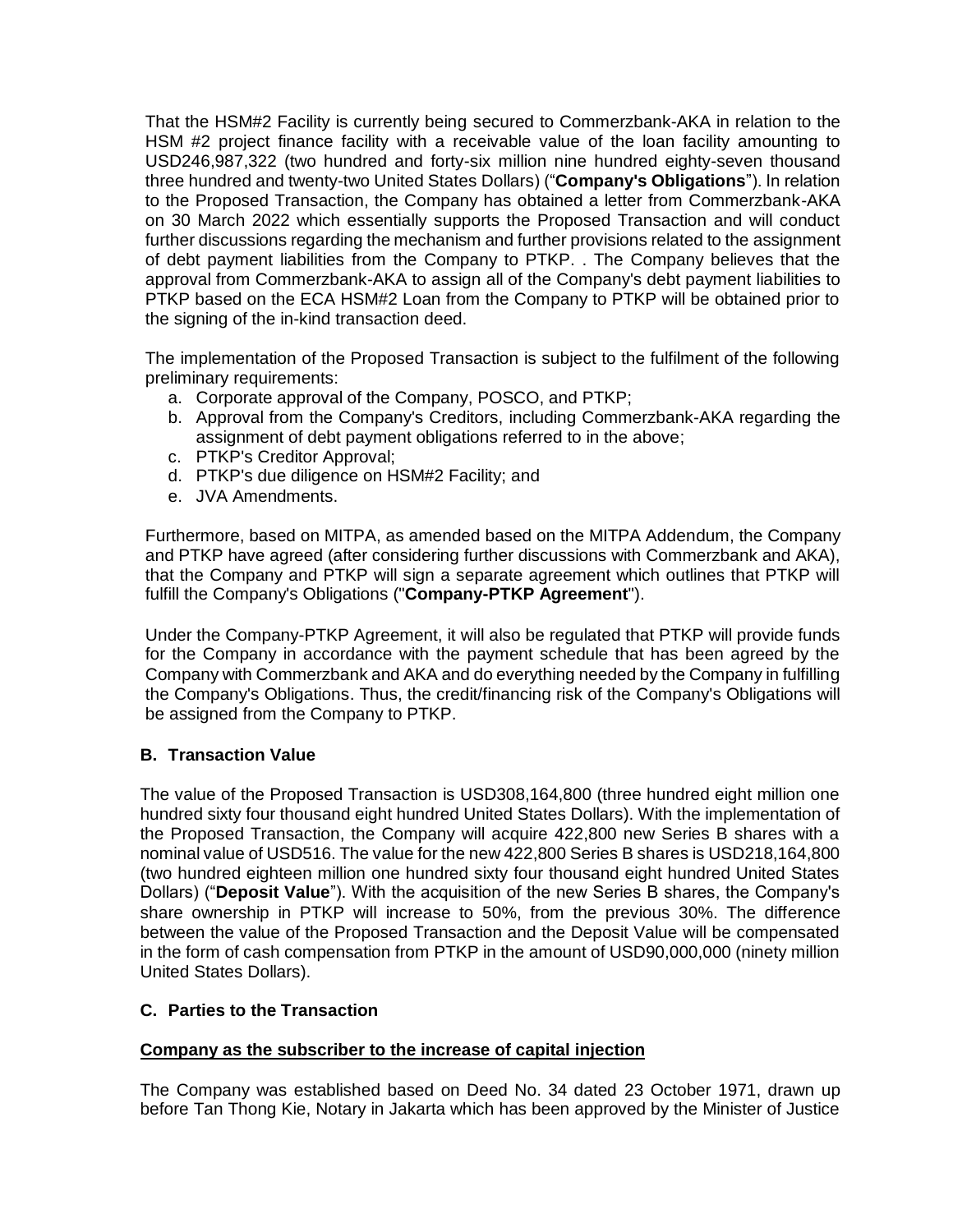of the Republic of Indonesia based on the Declaration Letter dated 31 December 1971 No. J.A.5/224/24.

The Company's Articles of Association have been amended several times, most recently by Deed No. 107 dated 29 July 2021, drawn up by Jose Dima Satria, S.H., M.Kn., Notary in Jakarta, and the notification has been received by the Minister of Law and Human Rights of the Republic of Indonesia based on Letter Number: AHU.AH.01.03-0441077 dated 26 August 2021.

The composition of the Board of Commissioners is as stated in the Deed Number: 149 dated 29 July 2020, drawn up by Notary Jose Dima Satria, S.H., M.Kn., and the notification has been received by the MLHR based on Letter Number: AHU-AH.01.03-0371745 dated 27 August 2020. Furthermore, the composition of the Company's Board of Directors is as stated in the Deed Number: 124 dated 24 November 2020, drawn up by Notary Jose Dima Satria, S.H., M.Kn., as follows:

## **Board of Commissioners**

| <b>President Commissioner</b> | : I Gusti Putu Suryawirawan |
|-------------------------------|-----------------------------|
| Commissioner                  | : Dadang Kurnia             |
| Independent Commissioner      | : Nana Rohana               |
| Independent Commissioner      | : David Pajung              |
| Commissioner                  | : Suhanto                   |
| Commissioner                  | : Trisasongko Widianto      |
|                               |                             |

#### **Board of Directors**

| <b>President Director</b>        | : Silmy Karim    |
|----------------------------------|------------------|
| Director of Business Development | : Purwono Widodo |
| Director of Human Resources      | : Rahmad Hidayat |
| Director of Finance              | : Tardi          |
| <b>Director of Commercial</b>    | : Melati Sarnita |
| <b>Director of Production</b>    | : Djoko Muljono  |

The capital structure and share ownership of the Company as of the date of this Information Disclosure is as follows:

| <b>Description</b>                      | Number of<br><b>Shares</b> | <b>Nominal Value</b><br>(Rupiah) | %      |
|-----------------------------------------|----------------------------|----------------------------------|--------|
| <b>Authorized Capital</b>               | 40.000.000.000             | IDR20,000,000,000,000            |        |
| Issued and Paid Up Capital              |                            |                                  |        |
| Series A Republic of Indonesia          |                            | <b>IDR500</b>                    | 0.00   |
| Series B Republic of Indonesia<br>2.    | 15,477,117,519             | IDR7,738,558,759,500             | 80.00  |
| Public                                  | 3,869,279,380              | IDR1,934,639,690,000             | 20.00  |
| <b>Total Issued and Paid Up Capital</b> | 19,346,396,900             | 9,673,198,450,000                | 100.00 |
| Shares in Portfolio                     | 20,653,603,100             | 10,326,801,550,000               |        |

In accordance with Article 3 of the Company's Articles of Association, the purpose and objective of the Company are to conduct business in the iron and steel base metal industry as well as optimize the utilization of the Company's resources to produce high quality and highly competitive goods and/or services and pursue profits in order to increase the value of the Company. by applying the principles of a limited liability company.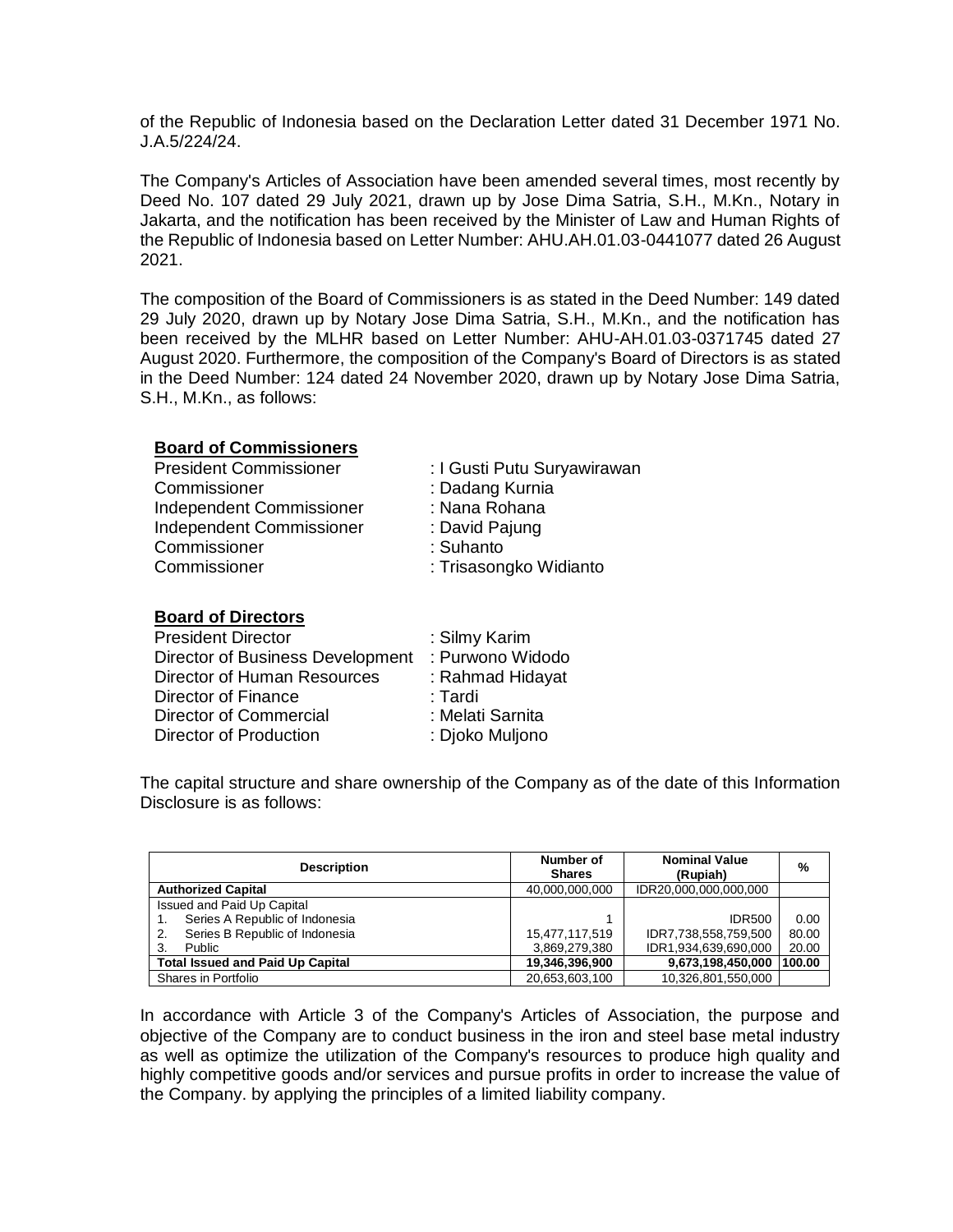## **PTKP as recipient of the increase to the capital injection**

PTKP was established based on Deed No. 74 dated 26 August 2010, drawn up before Mala Mukti, S.H., LL.M., Notary in Jakarta, which has been ratified by the Decree of the MLHR based on Decree No. AHU-45583.AH.01.01.Tahun 2010 dated 27 September 2010.

PTKP's Articles of Association have been amended several times, most recently by Deed No. 2 dated 3 July 2020, drawn up before Dr. Hapendi Harahap, SH., MH., Notary in Cilegon, who has received approval from the MLHR based on Decree Number: AHU-0045300.AH.01.02.Tahun 2020 dated 3 July 2020.

The composition of the Company's Board of Commissioners and Board of Directors at the time this Information Disclosure is published is as stated in Deed No. 2 dated 11 March 2022 drawn up before Hapendi Harahap S.H., M.H., SPN, Notary in Cilegon which has been reported to the MLHR as stated in the Letter of Acceptance of Notification of the MLHR No. AHU-AH.01.03-0185787 dated 21 March 2022 as follows:

#### **Board of Commissioners**

| <b>President Commissioner</b> | : H. Salman El Farisiy |
|-------------------------------|------------------------|
| Commissioner                  | : Hendro Martowardoyo  |
| Commissioner                  | : Eom, Gi-Chen         |
| Commissioner                  | : Ma, Jae So           |

#### **Board of Directors**

| <b>President Director</b>                                | : Kim, Kwang-Moo  |
|----------------------------------------------------------|-------------------|
| Director of Production                                   | : Lee, Sang-Ho    |
| Director of Finance                                      | : Jang, Won-Joon  |
| Director of Commercial                                   | : Kim, Kyung-Nam  |
| Director of Human Resources &                            | : Gersang Tarigan |
| <b>General Affairs</b>                                   |                   |
| Director of Technology & Business : Zaenal Arifin Muslim |                   |
| Development                                              |                   |

The capital structure and share ownership of PTKP as of the date of this Information Disclosure are as follows:

| <b>Description</b>                         | Number of<br><b>Shares</b> | <b>Nominal Value</b><br>(Rupiah) | %      |
|--------------------------------------------|----------------------------|----------------------------------|--------|
| <b>Authorized Capital</b>                  | 2,018,932                  | IDR18,075,498,196,000            |        |
| Issued and Paid Up Capital                 |                            |                                  |        |
| <b>POSCO</b>                               | 739.900                    | IDR6,624,324,700,000             | 70     |
| PT Krakatau Steel (Persero) Tbk            | 317,100                    | IDR2,838,996,300,000             | 30     |
| <b>Total of Issued and Paid Up Capital</b> | 1.057.000                  | IDR9,463,321,000,000             | 100.00 |

In accordance with Article 3 of the articles of association of PTKP, the aim and purpose of PTKP is to engage in the steel/iron industry.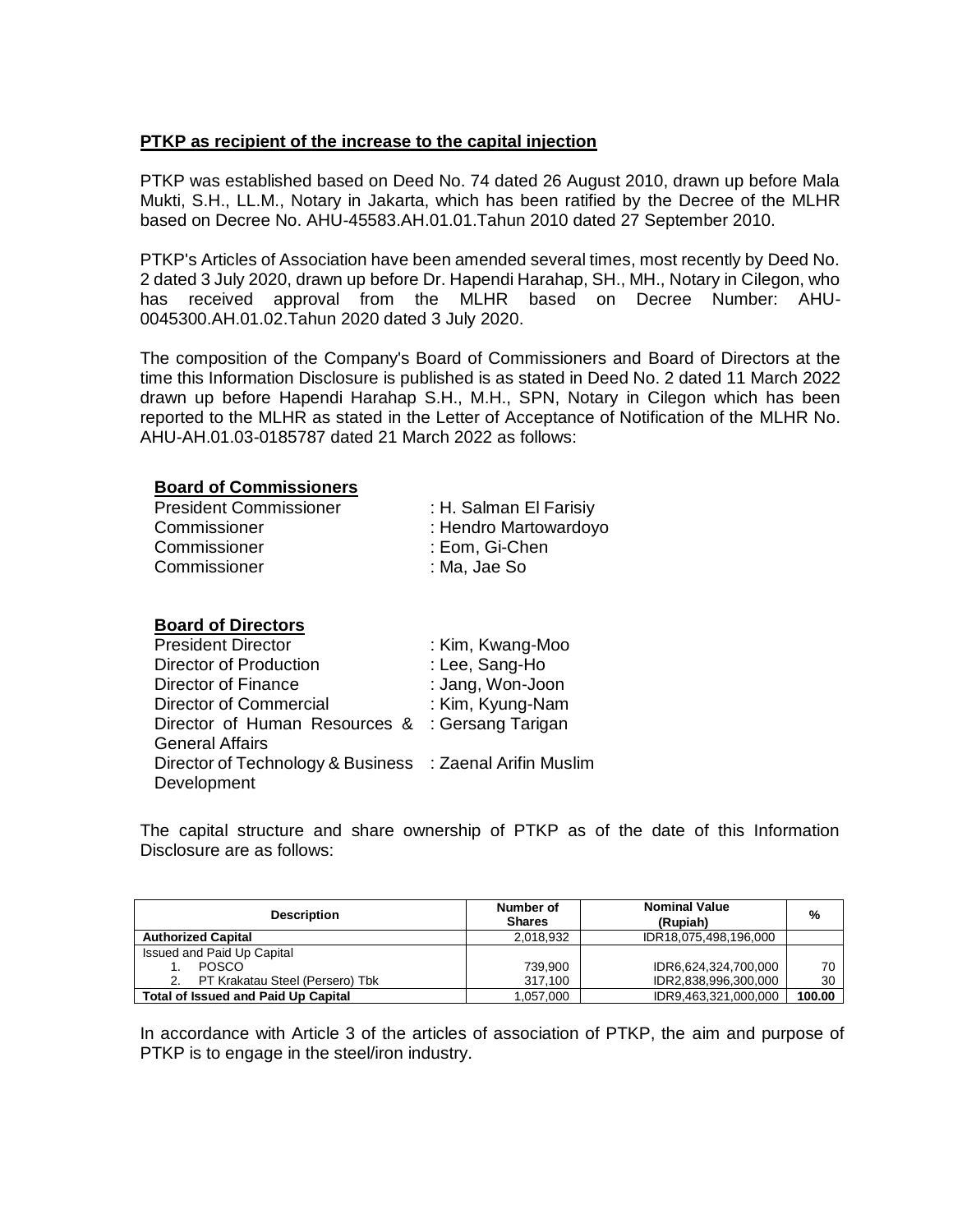## **PTKP Financial Data**

Important financial data of PTKP that have been audited for the end of 31 December 2021 and 31 December 2020 are as follows:

Accountant's Opinion : fair, in all material aspects Name of the Public : Siddharta Widjaja & Partners Accountant Office Accountant's Name : Severinus Indra Wijaya. S.E, CPA

## **Statement of Financial Position (in USD)**

| <b>Description</b>                  | 31 December 2021 | 31 December 2020 |
|-------------------------------------|------------------|------------------|
| <b>ASSETS</b>                       |                  |                  |
| <b>Current Assets</b>               | 816,735,249      | 462,399,924      |
| <b>Non-Current Assets</b>           | 2,194,664,902    | 2,377,411,367    |
| <b>TOTAL ASSETS</b>                 | 3,011,400,151    | 2,839,811,291    |
| <b>LIABILITIES AND EQUITY</b>       |                  |                  |
| Liabilities                         |                  |                  |
| <b>Short-Term Liabilities</b>       | 975,414,402      | 1,582,955,456    |
| Long-Term Liabilities               | 1,499,490,958    | 1,137,100,389    |
| <b>Total Liabilities</b>            | 2,474,905,360    | 2,720,055,845    |
| <b>Total Equity</b>                 | 536,494,791      | 119,755,446      |
| <b>TOTAL LIABILITIES AND EQUITY</b> | 3,011,400,151    | 2,839,811,291    |

## **Profit and Loss and Comprehensive Income Statement (in USD)**

| <b>Description</b>                    | 31 December 2021 | 31 December 2020 |
|---------------------------------------|------------------|------------------|
| Income                                | 2,355,216,655    | 1,432,758,678    |
| <b>Gross Profit</b>                   | 544,930,169      | (29, 391, 138)   |
| Profit (Loss) before Tax              | 415,181,606      | (170,067,566)    |
| Profit (Loss) for Period              | 415,181,606      | (170,067,566)    |
| Other Comprehensive Income During     | 1,577,739        | (613, 725)       |
| the Period                            |                  |                  |
| Total Comprehensive Profit (Loss) for | 416,739,345      | (170, 681, 291)  |
| the Current Period                    |                  |                  |

## **POSCO as PTKP's shareholder**

POSCO (currently established as POSCO HOLDINGS INC.) South Korean steel making company with a head office located in Pohang, South Korea which was founded on 1 April 1968. POSCO currently operates two integrated steel mills in South Korea, in Pohang and Gwangyang.

The management structure of POSCO is as follows:

#### **Outside Director** Chairman of BOD : Chang, Seung-Wha Chairman of the ESG Committee : Kim, Shin-Bae Chairman of the Director Candidate Recommendation Committee : Chung, Moon-Ki Chairman of the Audit Committee : Kim, Sung-Jin Chairman of the Evaluation and : Pahk, Heui-JaeCompensation Committee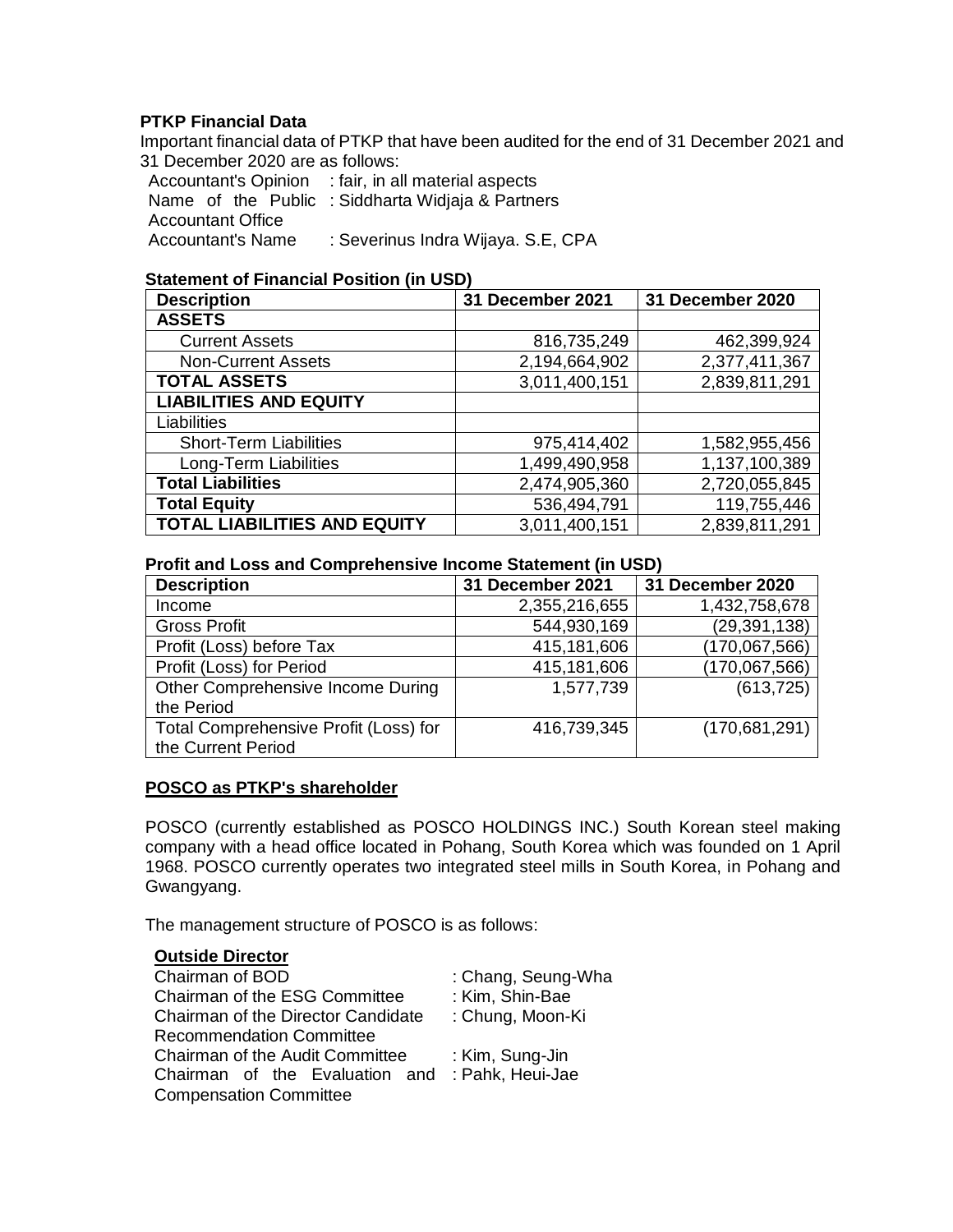| Chairman of the Finance Committee | : Kwon, Tae-Kyun  |
|-----------------------------------|-------------------|
| Member of the ESG Committee       | : Yoo, Young-Sook |

## **Inside Director**

CEO & Chairman : Choi, Jeong-Woo Vice Chairman : Kim, Hag-Dong President : Chon, Jung-Son President : Jeong, Tak Senior Executive Vice President : Chung, Chang-Hwa

## **III. EXPLANATION, CONSIDERATION, AND REASON FOR THE MATERIAL TRANSACTION AND THE IMPACT OF THE TRANSACTION ON THE COMPANY'S FINANCIAL CONDITION**

## **A. Background and Reason**

The background for this Proposed Transaction started from the meeting between the leadership of the government of the Republic Indonesia and South Korea in [2016][regarding \*], which was then followed up and documented in the Memorandum of Agreement on 12 May 2016, Equity Agreement on 6 August 2020, MITPA, and MITPA Addendum where the Company and POSCO plan to increase cooperation in order to create a "Cilegon 10 Million MT Steel Cluster Road Map" through non-cash Capital Injection in the form of the Company's Hot Strip Mill #2 Factory to PTKP.

Furthermore, the Proposed Transaction does not have the potential to cause disruption to the Company's business, taking into account the following:

- 1) This Proposed Transaction supports and is part of the synergy of the 10 million tonnes Steel Cluster Road Map.
- 2) The Company gets a proportional increase in the contribution of PTKP performance
- 3) The Company may reduce the financial burden on the assignment of debt payment liabilities under the ECA Loan.
- 4) The Company will receive a cash fund of USD90,000,000.

## **B. Transaction Benefits**

The benefits that are expected to be obtained by the Company by carrying out this Proposed Transaction are:

- i. Increase the Company's share ownership in PTKP so that it has the potential to get income from increasing PTKP performance in accordance with the Company's share ownership in PTKP from 30% to 50%
- ii. Reducing the Company's financial burden by assigning all of the Company's debt payment liabilities to PTKP based on the ECA Loan amounting to USD246,987,322 (two hundred forty-six million nine hundred eighty-seven thousand three hundred and twenty-two United States Dollars); and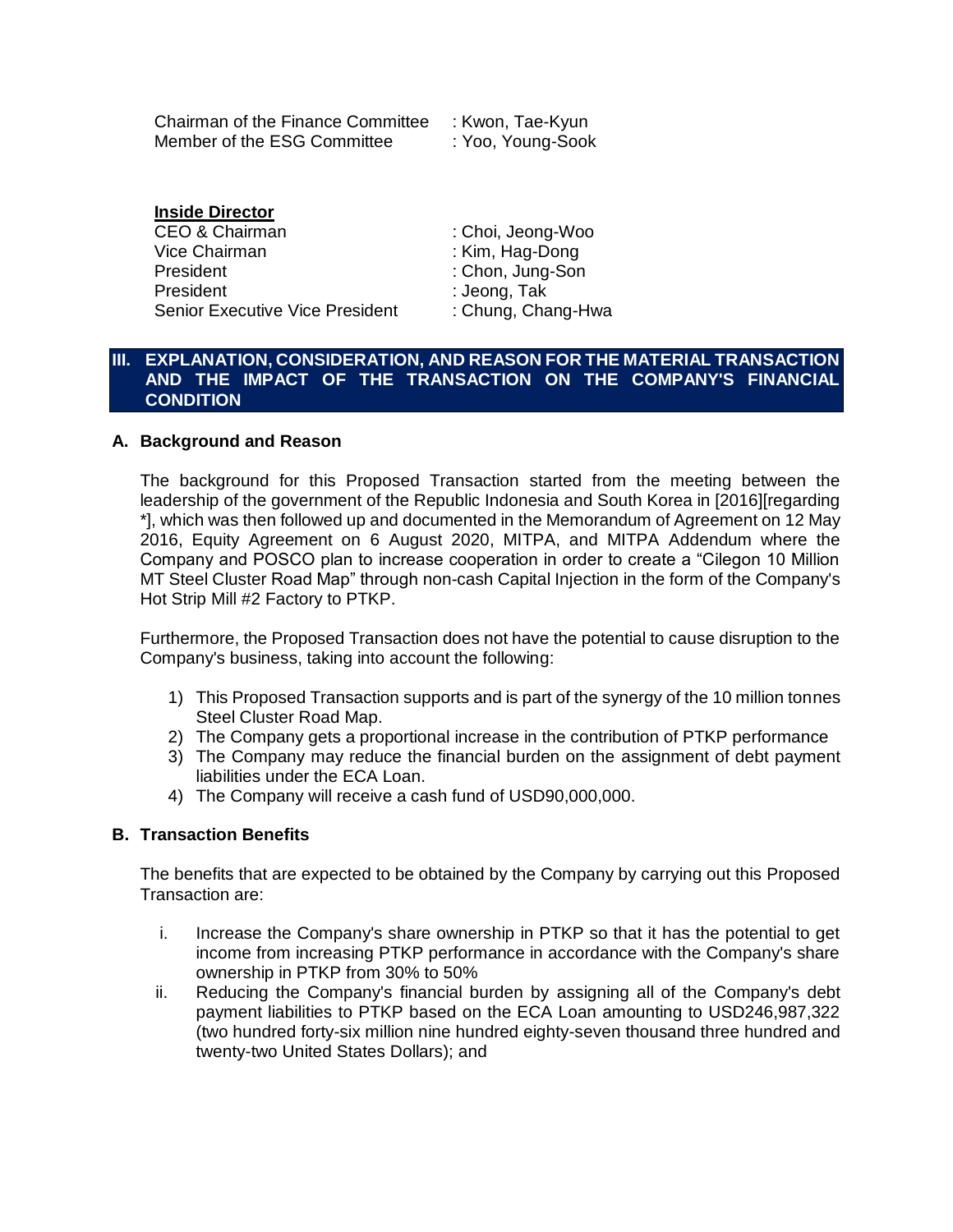iii. Obtain cash compensation from PTKP in the amount of USD90,000,000 (ninety million United States Dollars) which can be utilized by the Company in restructuring to support the Company's future plans;

The Proposed Transaction has an impact on the Company's financial condition, with the following Proforma:

| <b>Financial Ratio</b>        | <b>31 December 2021</b> | <b>Proposed</b><br><b>Transaction</b><br>Proforma |
|-------------------------------|-------------------------|---------------------------------------------------|
| Net Working Capital (USD 000) | (513.697)               | (436.915)                                         |
| <b>Current Ratio</b>          | 65,45                   | 71,03                                             |
| Debt to Equity Ratio          | 6,23                    | 5,76                                              |
| Debt to Asset Ratio           | 0.86                    | 0.85                                              |

Based on the table above, if the Company carried out the Proposed Transaction, it will improve the Company's financial performance, from a negative Net Working Capital of USD513,697 thousand to negative USD436,915 thousand, this improvement is also followed by an improvement in the Company's Debt to Equity Ratio from 6,23 to 5,76 times. .

## **C. Nature of Material Transactions**

The Proposed Transaction carried out by the Company is a material transaction whose value exceeds 50% of the Company's equity, as regulated in POJK 17/2020, therefore the Company is required to use an appraiser to determine the fair value of the material Transaction Object and/or the fairness of the transaction and requires approval from the General Meeting of Shareholders ("**GMS**").

The Company in this case will hold an Extraordinary GMS ("**EGMS**") on 19 May 2022 in order to obtain approval from the shareholders at the EGMS.

## IV. **ASSETS APPRAISAL OF THE TRANSACTION OBJECT AND SUMMARY OF HSM #2 ASSETS APPRAISAL REPORT**

#### **A. Identity of Appraiser**

Ruky, Safrudin, and Partners Public Appraisal Service Officer ("**KJPP Ruky, Safrudin, and Partners** ") who have a business license from the Ministry of Finance of the Republic of Indonesia No. 2.11.0095 and based on the Decree of the Minister of Finance No. 533/KM.1/2016 dated 16 June 2016 and registered as a Capital Market Supporting Professional at the Financial Services Authority (OJK) with a Capital Market Supporting Professionals Registration Certificate No. STTD.PP-28/PM.2/2018, has carried out HSM #2 in connection with the Proposed Transaction in accordance with the report Number: 001116/2.0095-04/PI/02/0090/1/IV/2022 dated 25 April 2022.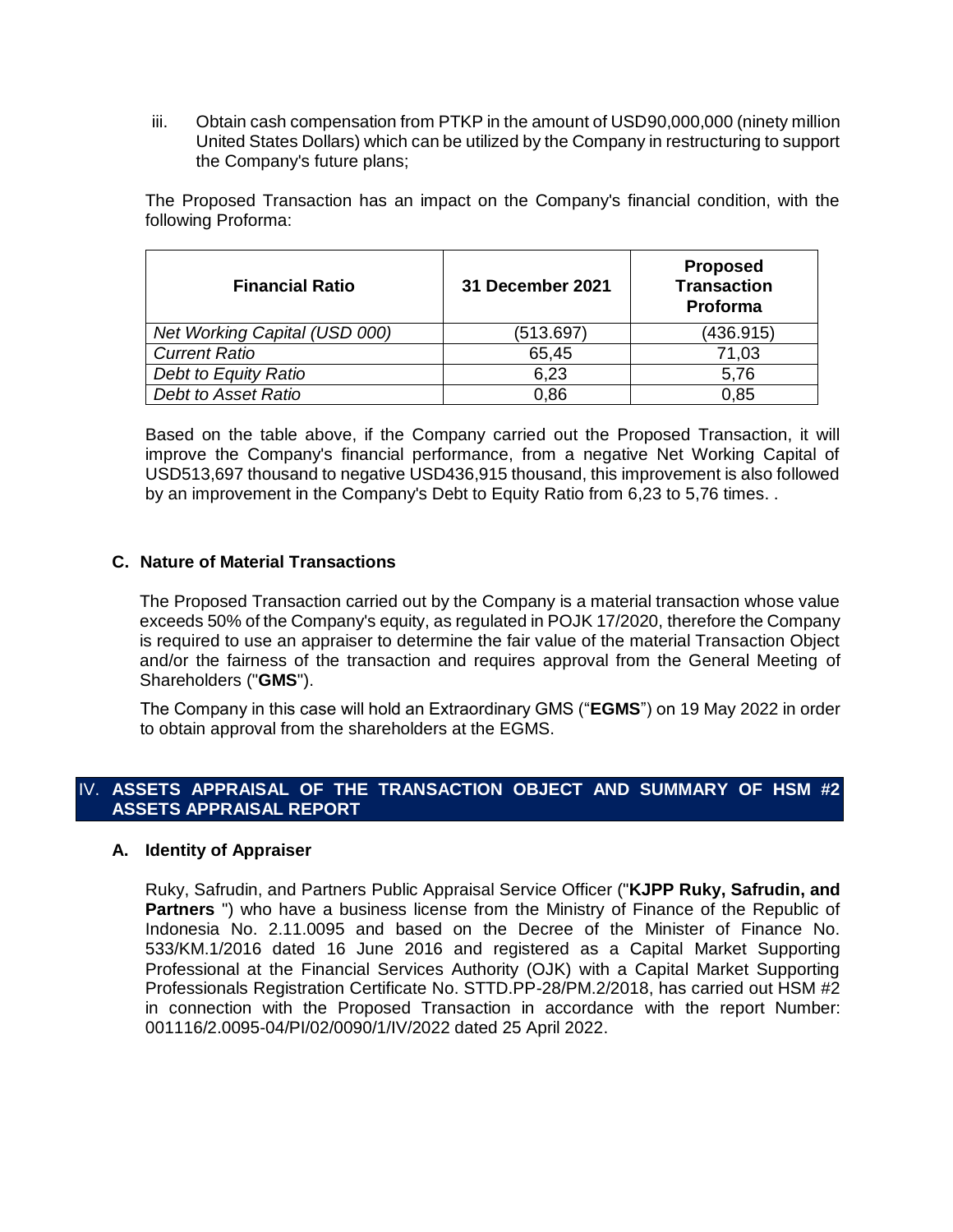## **B. Appraisal Object**

The Appraisal towers the Appraisal Object conducted by KJPP KJPP Ruky, Safrudin dan Rekan is in the form of the Company's assets that is HSM #2, which consists of a land area of 247,694 m², a building covering an area of 85,679,85 m² and complementary facilities, machinery and equipment, and spare parts, which is located in Cilegon Industrial Estate Area (KIEC), Jalan Afrika, Samang Raya Sub-district, Ciwandan District, Cilegon City, Banten Province.

## **C. Appraisal Purpose**

The purpose of the appraisal carried out by the Company is to provide a Market Value opinion that will be used to estimate the Market Value of assets, in connection with the Proposed Transaction and comply with the applicable capital market regulations in connection with the Proposed Transaction in a Publicly-Traded Company.

## **D. Assumptions and Limiting Conditions**

Assumptions and Limiting Conditions, namely:

- 1. This appraisal report is a non-disclaimer opinion
- 2. The appraiser has reviewed the documents used in the appraisal process
- 3. The data and information obtained are sourced from or validated by the Association of Appraisers (especially for Capital Market purposes).
- 4. This appraisal report is open to the public unless there is confidential information that may affect the company's operations.
- 5. The appraiser is responsible for the property appraisal report, and the value conclusion
- 6. The appraiser has identified the legal status of the appraisal object.
- 7. Properties covered in this appraisal are deemed to be under legal ownership.

## **E. Approach and Method of Appraisal**

The appraisal approach and method used is the Cost Approach for the Company (HSM #2) for land, buildings and complementary facilities, namely the Cost Approach with Addition Method. In this case, the land component is assessed based on the market data approach, the building components and complementary facilities are assessed based on the cost approach, and the two components are added together to obtain the market value of the object. As for machinery and equipment and spare parts, the Appraiser uses the Cost Approach with the Reproduction Cost Method with the reasons for the above application because the appraiser does not find comparable and similar market data and the asset is specially designed. Based on Financial Services Authority Regulation Number 28/POJK 04/2021 article 34 point 1 and circular letter Number 33/SEOJK.04/2021 that property appraisers can use one appraisal approach. And the assets assessed are industrial properties where machinery and equipment, land and/or buildings are classified as operational properties which are an inseparable part of the production process.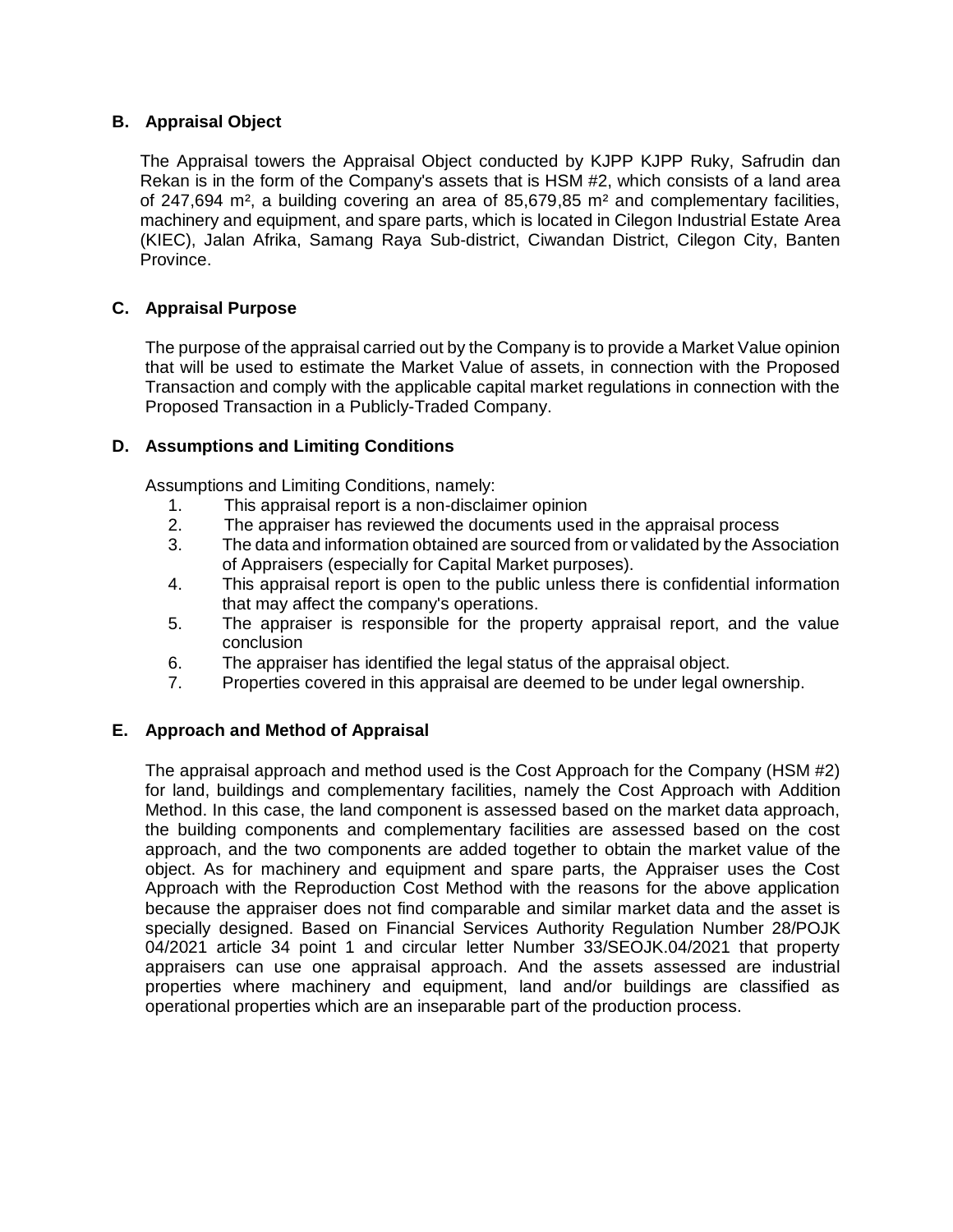## **F. Value Conclusion**

Whereas based on the report on the results of the appraisal of KJPP Ruky, Safrudin dan Rekan according to the report Number: 00116/2.0095-04/PI/02/0090/1/IV/2022 dated 25 April 2022, it is IDR6,858,937,640,000,- equivalent to USD480,687,871.

## **V. ASSETS APPRAISAL OF THE TRANSACTION OBJECT AND SUMMARY OF PTKP ASSETS APPRAISAL REPORT**

## **A. Identity of Appraiser**

KJPP Ruky, Safrudin dan Rekan who have a business license from the Ministry of Finance of the Republic of Indonesia No. 2.11.0095 and based on the Decree of the Minister of Finance No. 533/KM.1/2016 dated 16 June 2016 and registered as a Capital Market Supporting Professional at the Financial Services Authority (OJK) with a Capital Market Supporting Professional Registration Certificate No. STTD.PP-28/PM.2/2018, has conducted a PTKP Appraisal in connection with the Proposed Transaction in accordance with its report Number: 001117/2.0095-04/PI/02/0090/1/IV/2022 dated 25 April 2022.

#### **B. Appraisal Object**

The classification of these appraisal objects is Non-Operational Assets. Non-Operational Assets are assets that are separated from the company's operations consisting of assets that will be used in the future, surplus assets, or investment assets in the form of:

- 1. Wasteland with an area of 267,304 m², located in Cilegon Industrial Estate Area (KIEC), Jalan Amerika II (PT Krakatau Posco Area), Warnasari Sub-district, Citangkil District, Cilegon City, Banten Province.
- 2. Wasteland with an area of 518,415 m², located in Cilegon Industrial Estate Area (KIEC), Jalan Afrika No. 2 (PT Krakatau Posco Area), Kubangsari Sub-district, Tegal Ratu Subdistrict and Samangraya Sub-district, Ciwandan District dan Citangkil District, Cilegon City, Banten Province, where this land consists of several plots with the following details:
	- a. Land with an area 21,249  $m^2$  (part of HGB No. 12), located in Samang Raya Subdistrict, Citangkil District, Cilegon City, Banten Province.
	- b. Land with an area of 49,369 m² (part of HGB No. 02), located in Kubangsari Subdistrict, Ciwandan District, Cilegon City, Banten Province.
	- c. Land with an area of 11,625 m² (part of HGB No. 02), located in Kubangsari Subdistrict, Ciwandan District, Cilegon City, Banten Province.
	- d. Land with an area of 71,608 m² (part of HGB No. 02), located in Kubangsari Subdistrict, Ciwandan District, Cilegon City, Banten Province.
	- e. Land with an area of 76,835 m² (part of HGB No. 02), located in Kubangsari Subdistrict, Ciwandan District, Cilegon City, Banten Province.
	- f. Land with an area of 31,803 m² (part of HGB No. 02), located in Kubangsari Subdistrict, Ciwandan District, Cilegon City, Banten Province.
	- g. Land with an area of 23,084 m² (part of HGB No. 02), located in Kubangsari Subdistrict, Ciwandan District, Cilegon City, Banten Province.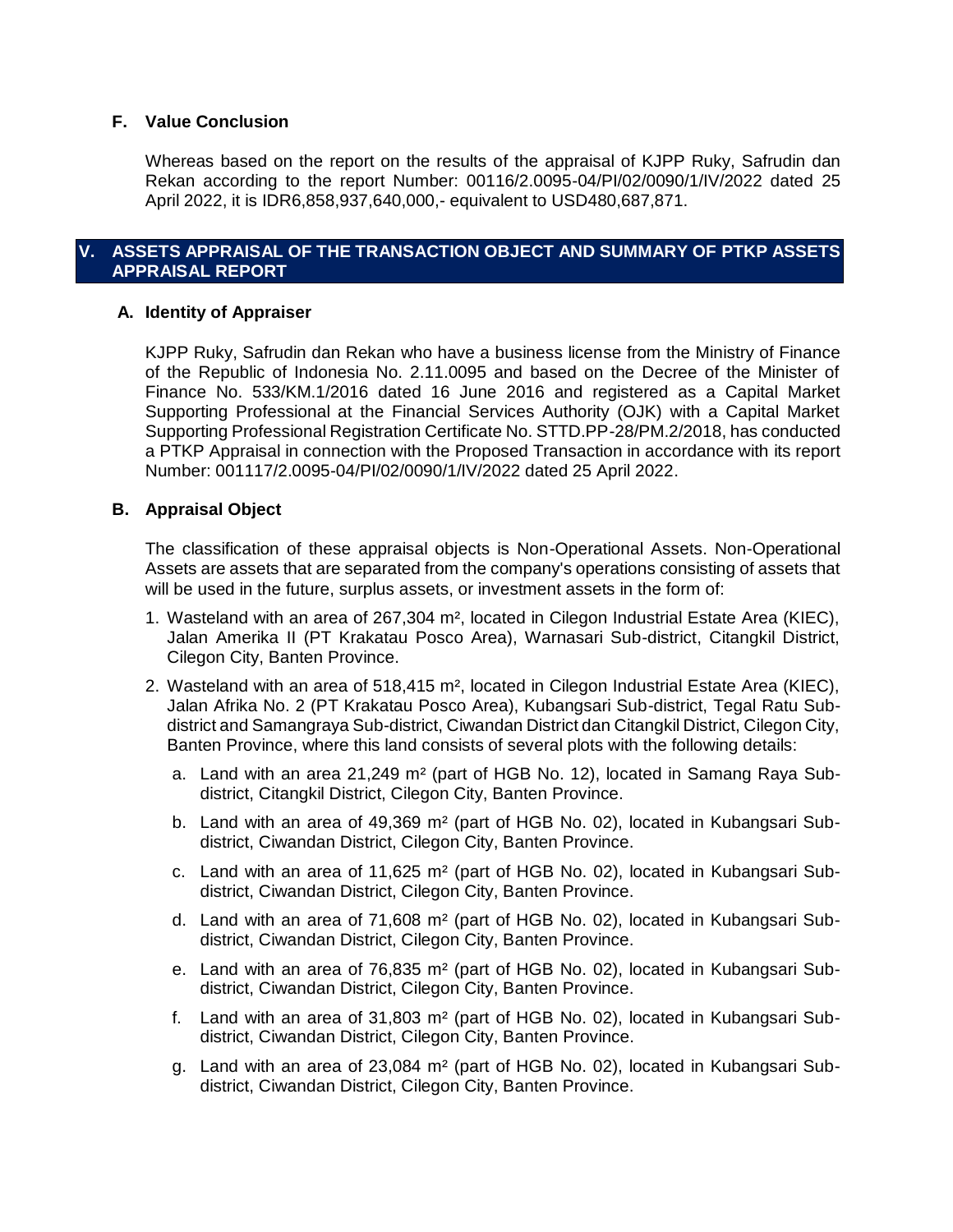- h. Land with an area of 158,909 m² (part of HGB No. 02, 08, 09, 10, 11) located in Kubangsari Sub-district, and (HGB No. 383) Tegal Ratu Sub-district, Ciwandan District, Cilegon City, Banten Province.
- i. Land with an area of  $23.741 \text{ m}^2$  (part of HGB No. 02, 07, and 09), located in Kubangsari Sub-district, Ciwandan District, Cilegon City, Banten Province.
- j. Land with an area of 10,436 m² (part of HGB No. 02), located in Kubangsari Subdistrict, Ciwandan District, Cilegon City, Banten Province.
- k. Land with an area of 27,697 m² (part of HGB No. 02 and 05), located in Kubangsari Sub-district, Ciwandan District, Cilegon City, Banten Province.
- l. Land with an area of 12,059 m² (part of HGB No. 12 and 22), located in Samang Raya Sub-district, Citangkil District, Cilegon City, Banten Province.

## **C. Appraisal Purpose**

The purpose of the appraisal carried out by the Company is to estimate the market value of PTKP's non-operational assets in relation to the proposed transaction and to comply with the applicable capital market regulations in relation to the proposed transaction in a publiclytraded company.

## **D. Assumptions and Limiting Conditions**

Assumptions and Limiting Conditions, namely:

- 1. This appraisal report is a non-disclaimer opinion
- 2. The appraiser has reviewed the documents used in the appraisal process
- 3. The data and information obtained are sourced from or validated by the Association of Appraisers (especially for Capital Market purposes).
- 4. This appraisal report is open to the public unless there is confidential information that may affect the company's operations.
- 5. The appraiser has identified the legal status of the appraisal object.

#### **E. Approach and Method of Appraisal**

The approach and method of appraisal used is Location 1, Market Approach with Market Data Comparison Method, the reason for its use is because comparable and similar data is available with the appraisal object around the location with PPTI assumption of 80 Years. Location 2 uses a Market Approach with a Market Data Comparison Method, the reason for its use is that comparable and similar data is available with the appraisal object around the location.

## **F. Value Conclusion**

Whereas based on the report on the appraisal result of KJPP Ruky, Safrudin dan Rekan according to the report Number: 00117/2.0095-04/PI/02/0090/1/IV/2022 dated 25 April 2022, it is IDR1,388,132,100,000,- equivalent to USD97,283,034.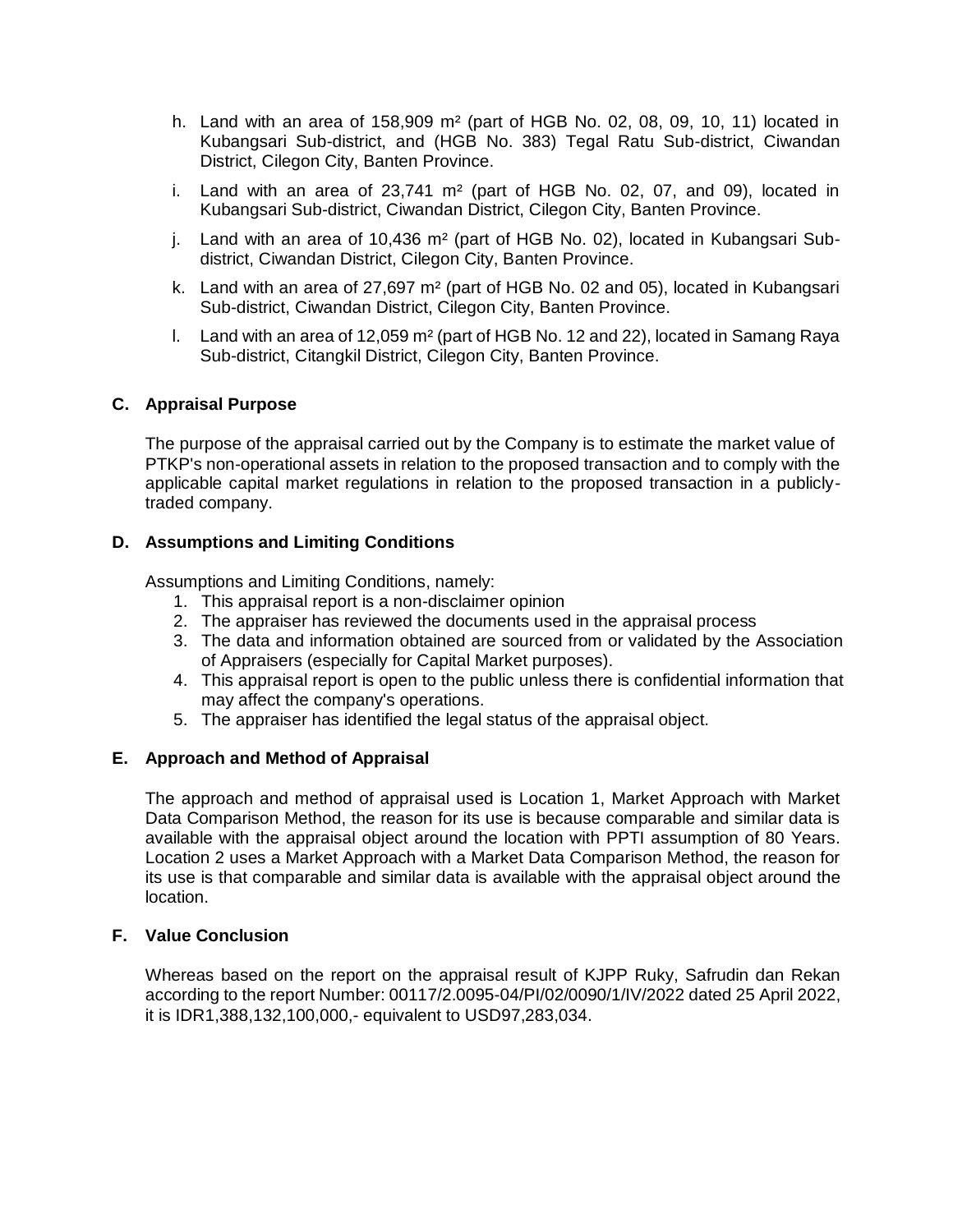#### **VI. THE APPRAISAL OF HSM#2 BUSINESS AND THE APPRAISAL REPORT SUMMARY**

#### **A. Identity of Appraiser**

KJPP Ruky, Safrudin dan Rekan who have a business license from the Ministry of Finance of the Republic of Indonesia No. 2.11.0095 and based on the Decree of the Minister of Finance No. 1131/KM.1/2011 dated 14 October 2011 and registered as a Capital Market Supporting Professional at the Financial Services Authority (OJK) with a Capital Market Supporting Professional Registration Certificate No. STTD.PP-23/PM.2/2018, has carried out the HSM#2 Business Appraisal in connection with the Proposed Transaction in accordance with the HSM#2 Business Appraisal Report Number: 00051/2.0095- 00/BS/05/0269/1/IV/2022 which was signed and reissued by the Public Appraiser on 25 April 2022 to complete the Appraisal Report Number: 00036/2.0095-00/BS/05/0269/1/III/2022 dated 31 March 2022.

#### **B. Appraisal Object**

The appraisal object is HSM#2 business which includes fixed assets, tangible assets, other intangible assets (going concern value) including among others in the form of HSM#2 employees and business prospects as well as liabilities as of 31 December 2021.

#### **C. Aim and Purpose of the Appraisal**

The aim of the Appraisal conducted by KJPP Ruky, Safrudin dan Rekan is to estimate the Business Market Value of HSM #2 as of 31 December 2021 in connection with the Proposed Transaction and reporting obligations in the capital market, not for other forms of proposed transactions and not intended for banking purposes. and taxation.

The purpose of the Appraisal conducted by KJPP Ruky, Safrudin dan Rekan is to conduct a Business Appraisal of HSM #2 for transaction purposes in a publicly-traded company.

#### **D. Assumptions and Limiting Conditions**

The Appraisal Report of HSM#2 Business is a non-disclaimer opinion, the Appraiser has reviewed the documents used in the appraisal process, the data and information obtained come from both the Company's management and from other sources that can be trusted for accuracy.

The HSM#2 Business Appraisal Report is prepared using financial projections prepared by the Company's management by reflecting the fairness of the projections and the ability to achieve them (fiduciary duty).

The appraiser is responsible for the implementation of the financial projection appraisal that has been prepared by the Company's management.

The appraiser is responsible for the opinion generated in the Appraisal Report.

The Appraisal Report is open to the public, unless there is confidential information that may affect the operations of the Company's HSM#2 business unit.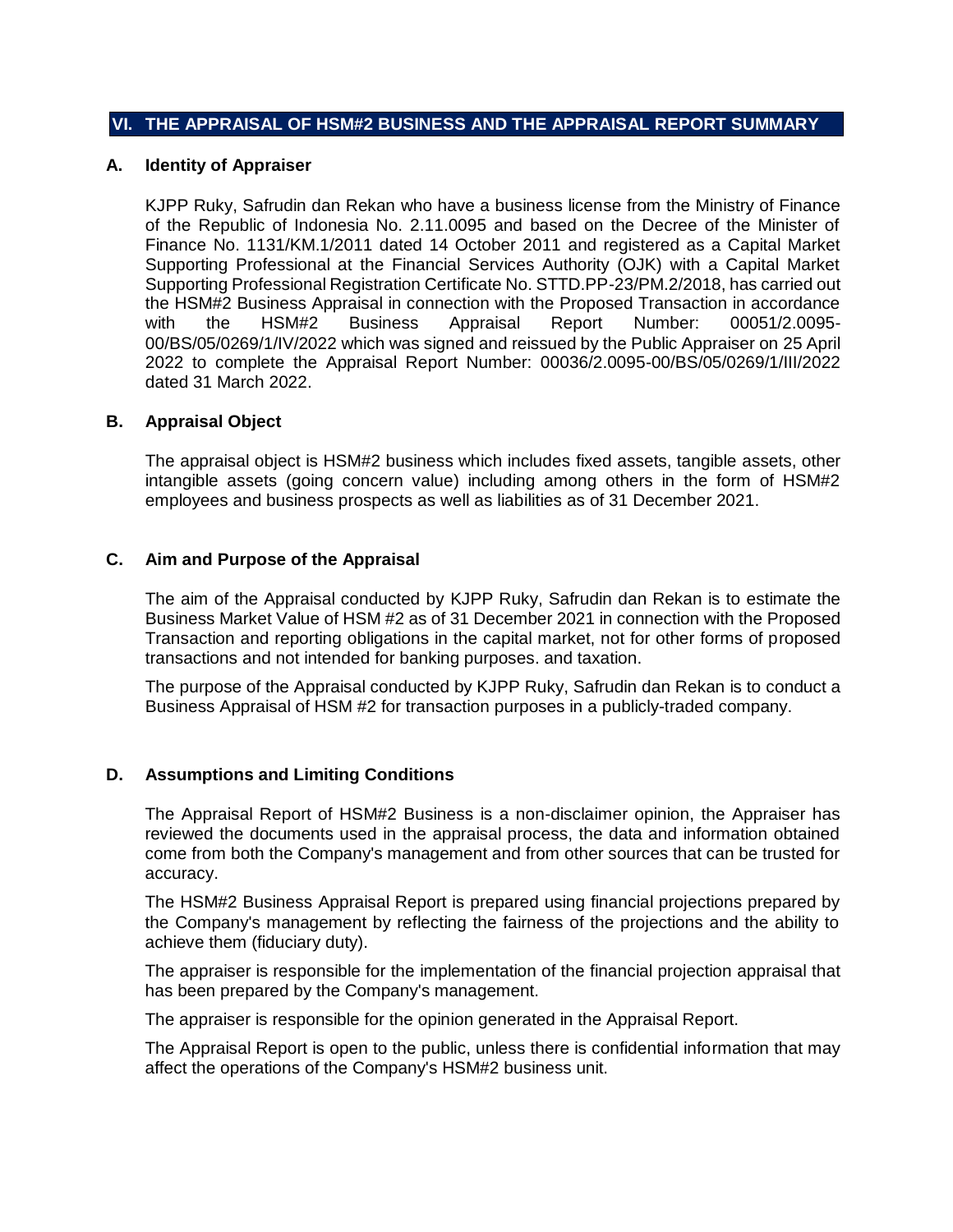The Appraiser has obtained information on the legal status of the Appraisal Object from the Company.

## **E. Approach and Method of Appraisal**

To determine the Business Market Value of HSM#2, the Appraiser applies the income approach using the Discounted Cash Flow Method (DCF) with free cash flow to firm (FCFF) and the asset approach using the Excess Earning Method (EEM).

The appraiser applies DCF from the income approach because based on the results of the analysis, the HSM#2 income factor from the sale of HRC products is one of the main value drivers of the Company's HSM#2 Business. The HSM#2 business has increased the Company's HRC production capacity which already has a Hot Strip Mill (HSM) business which has been operating since 1983. HSM#2 produces HRC steel products with certain thickness size specifications that complement the Company's HRC existing steel product portfolio. Therefore, the appraisal is carried out using the DCF-FCFF method of the income approach as the main appraisal approach.

The appraiser applies the EEM of the asset approach as the second appraisal approach in the appraisal of the HSM#2 business because the HSM#2 business is part of the Company which is an operating company with relatively stable income and profit growth rates, where the Company's HSM#2 income is a result of the productivity of tangible assets and intangible assets.

## **F. Value Conclusion**

The indication of HSM#2 Business Market Value by applying the DCF method from the income approach is USD378,320 thousand and by applying EEM from the asset approach is equal to USD389,482 thousand.

The HSM#2 Business Market Value is then determined by giving weight to each appraisal method, which is 70% for the DCF method from the income approach and 30% for the EEM from the asset approach. The appraiser applies a Discount for Lack of Marketability (DLOM) of 20%.

By using the income approach and the asset approach, in the opinion of the Appraiser, the Business Market Value of HSM#2 as of 31 December 2021 is USD305,335,000.00 (Rounded up). By using the exchange rate as of 31 December 2021, IDR14,269 per USD, equivalent to IDR4,356,825,115,000.

## **VII. APPRAISAL OF PTKP SHARES AND SUMMARY OF PTKP SHARES APPRAISAL REPORT**

## **A. Identity of Appraiser**

KJPP Ruky, Safrudin dan Rekan who have a business license from the Ministry of Finance of the Republic of Indonesia No. 2.11.0095 based on the Decree of the Minister of Finance of the Republic of Indonesia No. 1131/KM.1/2011 dated 14 October 2011 and registered as a Capital Market Supporting Professional at the Financial Services Authority (OJK) with a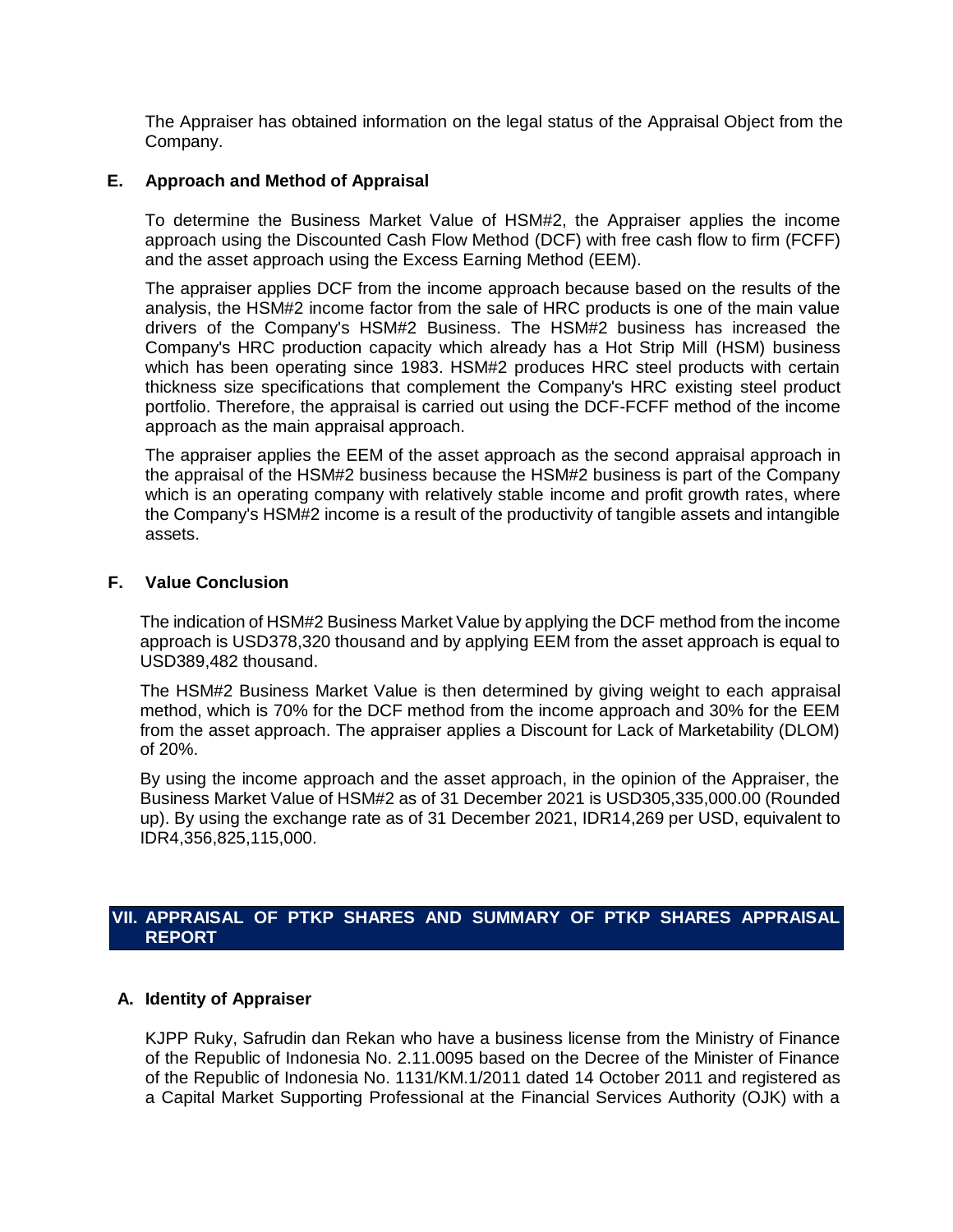Capital Market Supporting Professional Registration Certificate No. STTD.PB-23/PM.2/2018, has carried out an Appraisal toward 422,800 PTKP Non-Controlling Shares in connection with the Proposed Transaction in accordance with the Appraisal Report of 422,800 PTKP Non-Controlling Shares Number: 00052/2.0095-00/BS/05/0269/1/IV/2022 which has been signed and reissued by the Public Appraiser on 25 April 2022 to complete the Appraisal Report Number: 00037/2.0095-00/BS/05/0269/1/III/2022 dated 31 March 2022.

## **B. Appraisal Object**

The Appraisal Object carried out by KJPP Ruky, Safrudin dan Rekan is 422,800 PTKP Non-Controlling Shares as of 31 December 2021.

## **C. Aim and Purpose of the Appraisal**

The aim of the Appraisal conducted by KJPP Ruky, Safrudin dan Rekan is to estimate the Market Value of 422,800 PTKP Non-Controlling Shares as of 31 December 2021 in connection with the Proposed Transaction and reporting obligations in the capital market, not for other forms of proposed transactions and not intended for the benefit of banking and taxation.

The Appraisal Purpose carried out by KJPP Ruky, Safrudin dan Rekan is to conduct an Appraisal of 422,800 PTKP Non-Controlling Shares for the purpose of transactions in a publicly-traded company.

## **D. Assumption and Limiting Conditions**

The Appraisal Report of 422,800 PTKP Non-Controlling Shares is a non-disclaimer opinion, the Appraiser has reviewed the documents used in the appraisal process, the data and information obtained come from both the Company's management and from other sources that can be trusted for accuracy.

The Appraisal Report of 422,800 PTKP Non-Controlling Shares is prepared using financial projections prepared by the Company's management by reflecting the fairness of the projections and the ability to achieve them (fiduciary duty).

The appraiser is responsible for the implementation of the financial projection appraisal that has been prepared by the Company's management.

The appraiser is responsible for the opinion generated in the Appraisal Report.

The Appraisal Report is open to public, unless there is confidential information that may affect the Company's operations.

The appraiser has obtained information on the legal status of the Appraisal Object from the Company.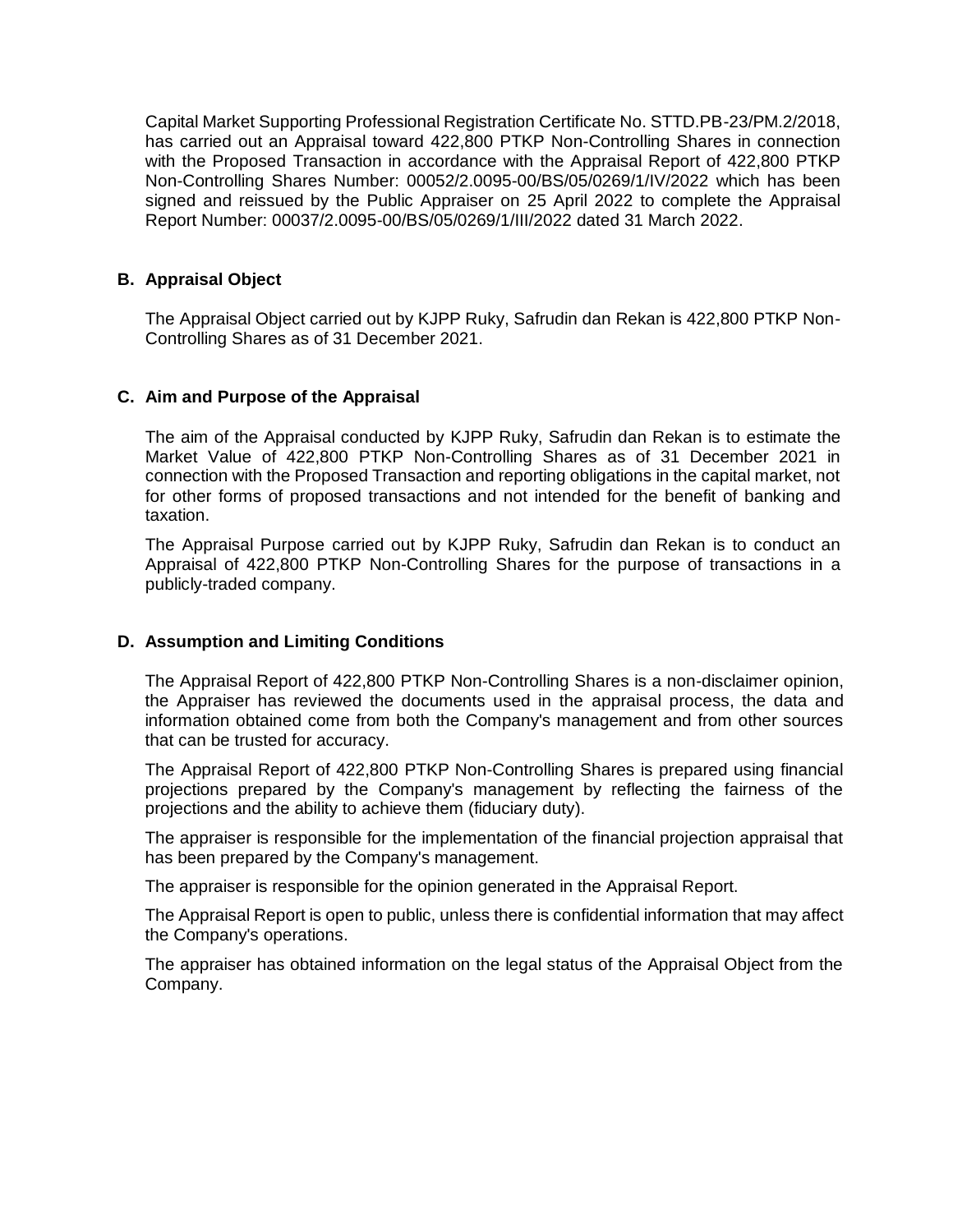## **E. Approach and Method of Appraisal**

To determine the Market Value of PTKP Non-Controlling Shares, the Appraiser applies the income approach using the Discounted Cash Flow (DCF) with free cash flow to firm (FCFF) and the market approach using the Guideline Publicly Traded Company Method (GPTCM).

Based on the results of the analysis conducted, PTKP has been operating for more than 1 (one) year and PTKP has good business prospects, where the income factor is one of the main value drivers of the company. Therefore, the appraisal is carried out using the DCF-FCFF method of the income approach as the main appraisal approach. Appraisal of PTKP Non-Controlling Shares also applies the GPTCM from the market approach as a second appraisal approach because there are a number of comparison companies that have characteristics commensurate with and comparable to PTKP.

## **F. Value Conclusion**

Indication of Market Value of 100% of PTKP Shares by applying the DCF method from the income approach is USD1,091,556 thousand and by applying the GPTCM from the market approach is USD1,164,940 thousand.

Market Value of 100% PTKP is determined by giving the weight of 70% for DCF method from income approach and 30% for GPTCM from the market approach. The appraiser applies a 30% Discount for Lack of Marketability (DLOM).

Market Value of 100% PTKP Non-Controlling Shares as of 31 December 2021 (with a total number of issued and paid up shares is 1,057,000 shares) according to the appraiser is USD545,650.000,00 (Rounded up) or USD516.23 Per Share.

PTKP plans to issue 422,800 Shares to be acquired by the Company, so the Market Value of 422,800 PTKP Non-Controlling Shares as of 31 December 2021 is USD218,260,000. Using the exchange rate as of 31 December 2021 in the amount of IDR14,269 per USD, equivalent to: IDR3,114,351,940,000.

## **VIII. APPRAISAL OF THE FAIRNESS OF TRANSACTION**

#### **A. Identity of Appraiser**

KJPP Ruky, Safrudin dan Rekan who have a business license from the Ministry of Finance of the Republic of Indonesia No. 2.11.0095 based on the Decree of the Minister of Finance of the Republic of Indonesia No. 1131/KM.1/2011 dated 14 October 2011 and registered as a Capital Market Supporting Professional at the Financial Services Authority (OJK) with a Capital Market Supporting Professional Registration Certificate No. STTD.PB-23/PM.2/2018, has prepared a fairness opinion report in relation to the Proposed Transaction with Report Number: 00053/2.0095-00/BS/05/0269/1/ IV/2022 which has been signed and reissued by the Public Appraiser on 25 April 2022 to complete the Appraisal Report Number: 00039/2.0095-00/BS/05/0269/1/III/2022 dated 1 April 2022.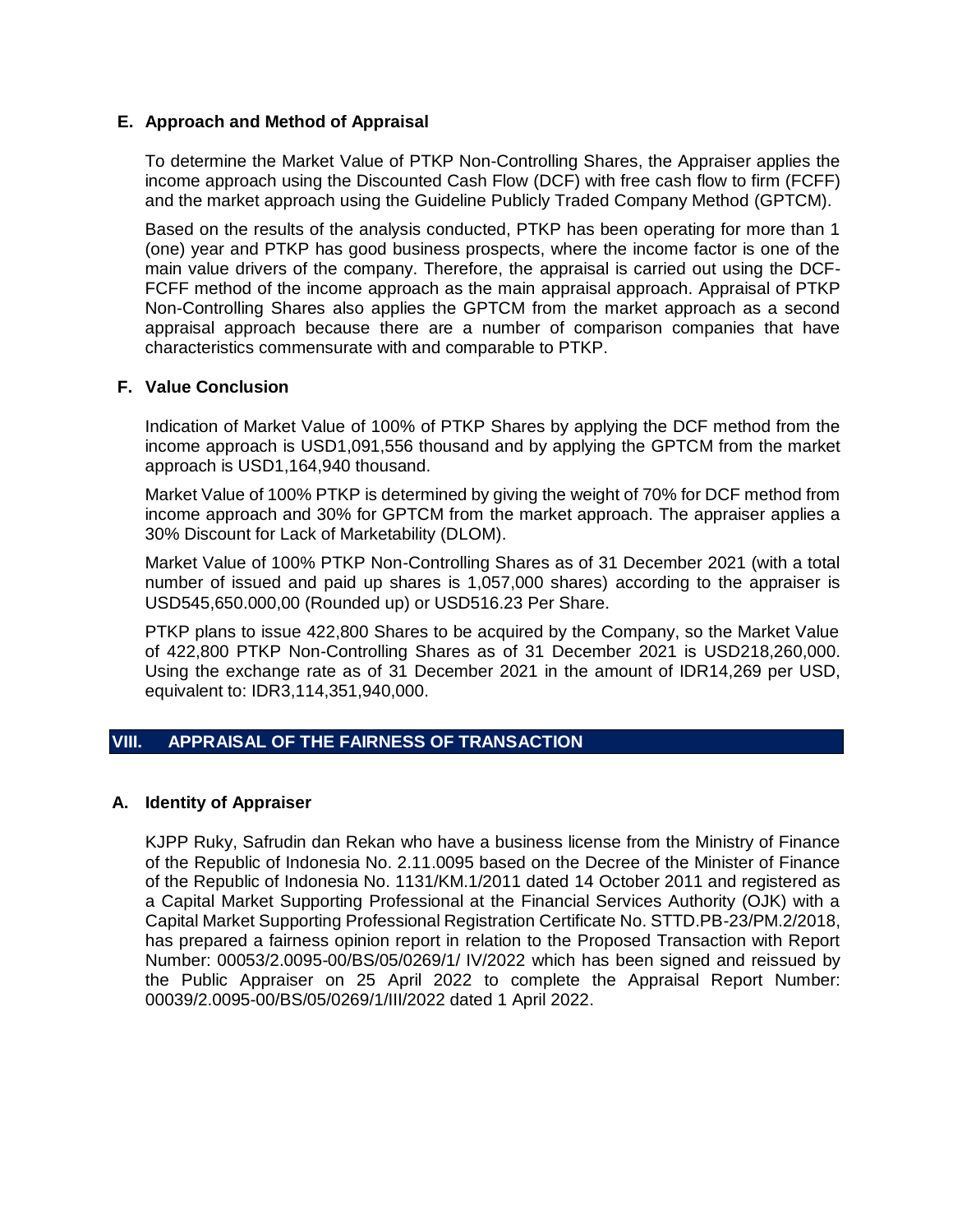## **B. Appraisal Object**

The object of the fairness analysis is the Company's plan to carry out joint capital injection by in-kind contribution in the form of the HSM#2 Facility business which consists of fixed assets, employees, and liabilities including its business prospects to PTKP.

## **C. Appraisal Purpose**

The purpose of the Fairness Opinion Report is to conduct capital injection by in-kind contribution in the form of HSM#2 Facility business which consists of fixed assets, employees, and liabilities including business prospects to PTKP, as defined in this report in order to comply with the provisions of the Capital Market OJK regulations, not for taxation, banking and not for other forms of proposed transactions.

## **D. Assumptions and Limiting Conditions**

The Fairness Opinion Report is a non-disclaimer opinion, the Appraiser has reviewed the documents used in the process of preparing the fairness opinion, the data and information obtained come from both the Company's management and from other sources that can be trusted for their accuracy.

The Fairness Opinion Report is prepared using Financial Projections prepared by the Company's management by reflecting the fairness of the projections and the ability to achieve them (fiduciary duty).

The appraiser is responsible for the implementation of the fairness analysis of the financial projections that have been prepared by the Company's management.

The appraiser is responsible for the opinion generated in the Fairness Opinion Report.

The Fairness Opinion Report is open to the public, unless there is confidential information that may affect the Company's operations.

The appraiser has obtained information on the legal status of the object of Fairness Opinion from the Company.

## **E. Approach and Method of Appraisal**

In evaluating the fairness of the Proposed Transaction, KJPP Ruky, Safrudin dan Rekan uses the following analytical methodology:

- 1. Analysis of the Proposed Transaction: identification of the parties involved in the Joint Venture, analysis of the benefit and risk of the Proposed Transaction;
- 2. Qualitative Analysis: analysis of the Proposed Transaction background, explanation summary of the relevant business activities, industry analysis, operational analysis, business prospect, advantages and disadvantages of the Proposed Transaction;
- 3. Quantitative Analysis: historical analysis, proforma financial analysis and incremental analysis;
- 4. Price Fairness Analysis; dan
- 5. Analysis of other relevant factors.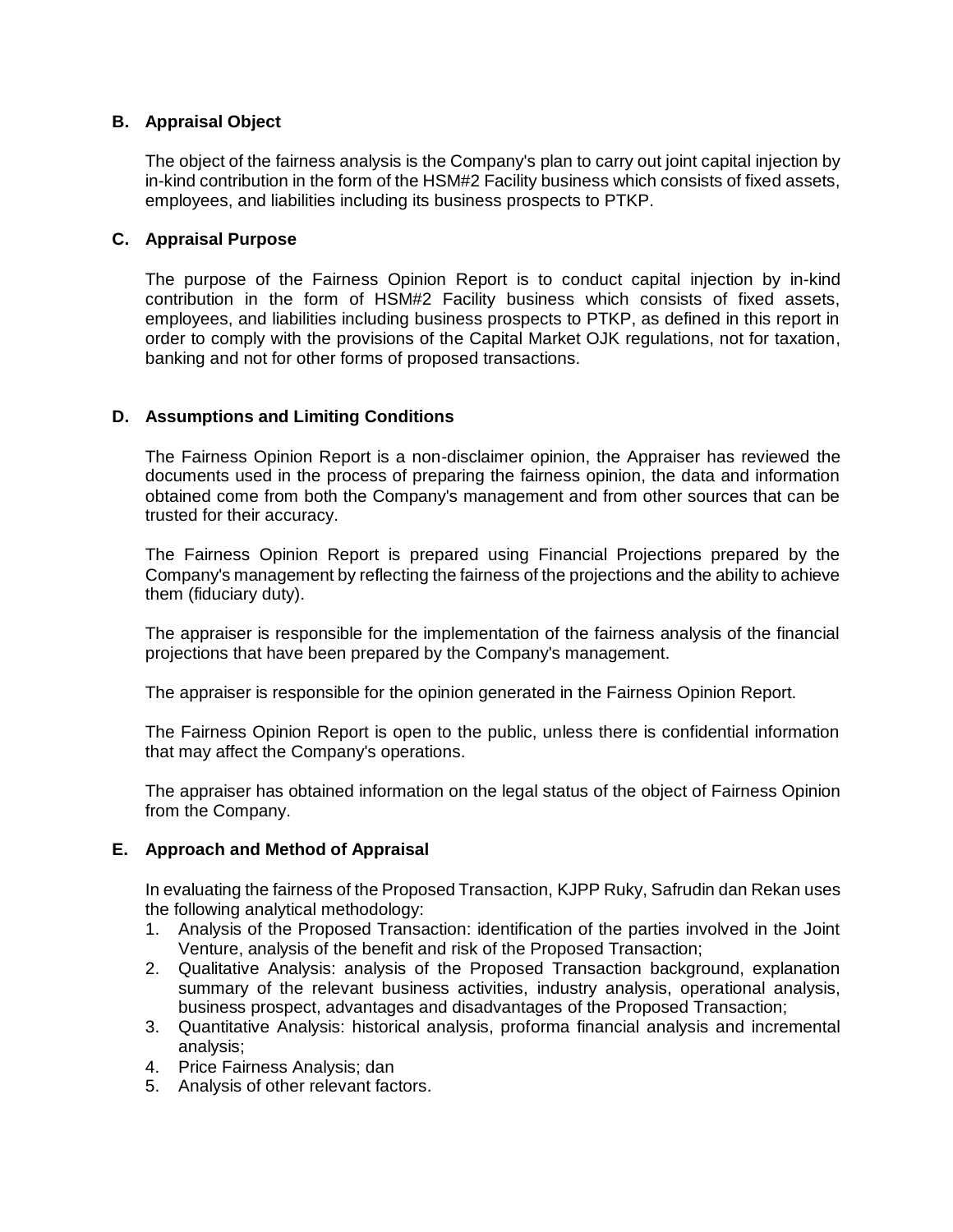## **F. Fairness Analysis**

## Proposed Transaction Analysis

Relevant parties in the Proposed Transaction is the Company as the party that makes capital injection and assign HSM#2 Facility business, PTKP as the party who receives the HSM#2 Facility business and provide cash compensation to the Company, and POSCO as PTKP shareholder.

Based on the information from the Company's management, the Proposed Transaction includes Material Transaction as referred to in POJK 17/2020, because the Proposed Transaction value is 50% above the consolidated book value of the Company's equity.

The benefits that are expected to be received by the Company based on the Company's management explanation and analysis of the Proposed Transaction benefit, among others (i) By increasing the Company's shares in the PTKP, there is an increase revenue from the investment in the subsidiary, (ii) By assigning all of the Company's Obligations to PTKP towards Commerzbank-AKA, the Company can improve the Company's financial performance by decreasing the solvency ratio. This shows an increase in the Company's ability to pay its liabilities for the implementation of the Proposed Transaction, (iii) Obtain cash compensation from PTKP in the amount of USD 90,000,000 (ninety million United States dollars) which will be utilized by the Company in its restructuring program.

Meanwhile, the risks that may be faced by the Company based on the Company's management explanation are: (i) the Company does not obtain tax waiver for the facility assignment, the exemption of import duty, and VAT incentives received by the Company to PTKP and (ii) not achieving potential synergy within the Company's group.

In order to prevent the risk of payment of Import Duty and VAT payable along with fines on all imports of capital goods, machinery and equipment for the HSM#2 Project from happening, the Company's efforts are to apply for the assignment of the Import Duty Exemption facility to the Director General of Customs & Excise as stipulated in the Director General of Customs & Excise Regulation Number 13 of 2019.

#### Qualitative Analysis

The steel industry is one of the most important industries on a regional and global scale due to the high demand for steel structures for the main materials for the construction of the infrastructure, automotive, property or electronics sectors.

Based on Statista data, the global production of crude steel during 2017-2021 experienced an increase in Compound Annual Growth Rate (CAGR) of 2.97%. The highest increase in crude steel production occurred in 2018 which was 5.24% from 2017 in the amount of 1,735 million tonnes to 1,826 million tonnes. In 2021, the total global crude steel production will be 1,951 million tonnes.

The future prospects of the steel industry in Indonesia are related to the development of various other industries, namely construction, manufacturing, mining, oil and gas, agroindustry and transportation services. In the National Medium-Term Development Plan (RPJMN) for 2020 – 2024, the Government of Indonesia has determined 41 strategic priority projects, of which 19 priority projects in the form of toll road construction, bridge construction, industrial estate development, port construction, and so on will become market potential for the steel industry in Indonesia.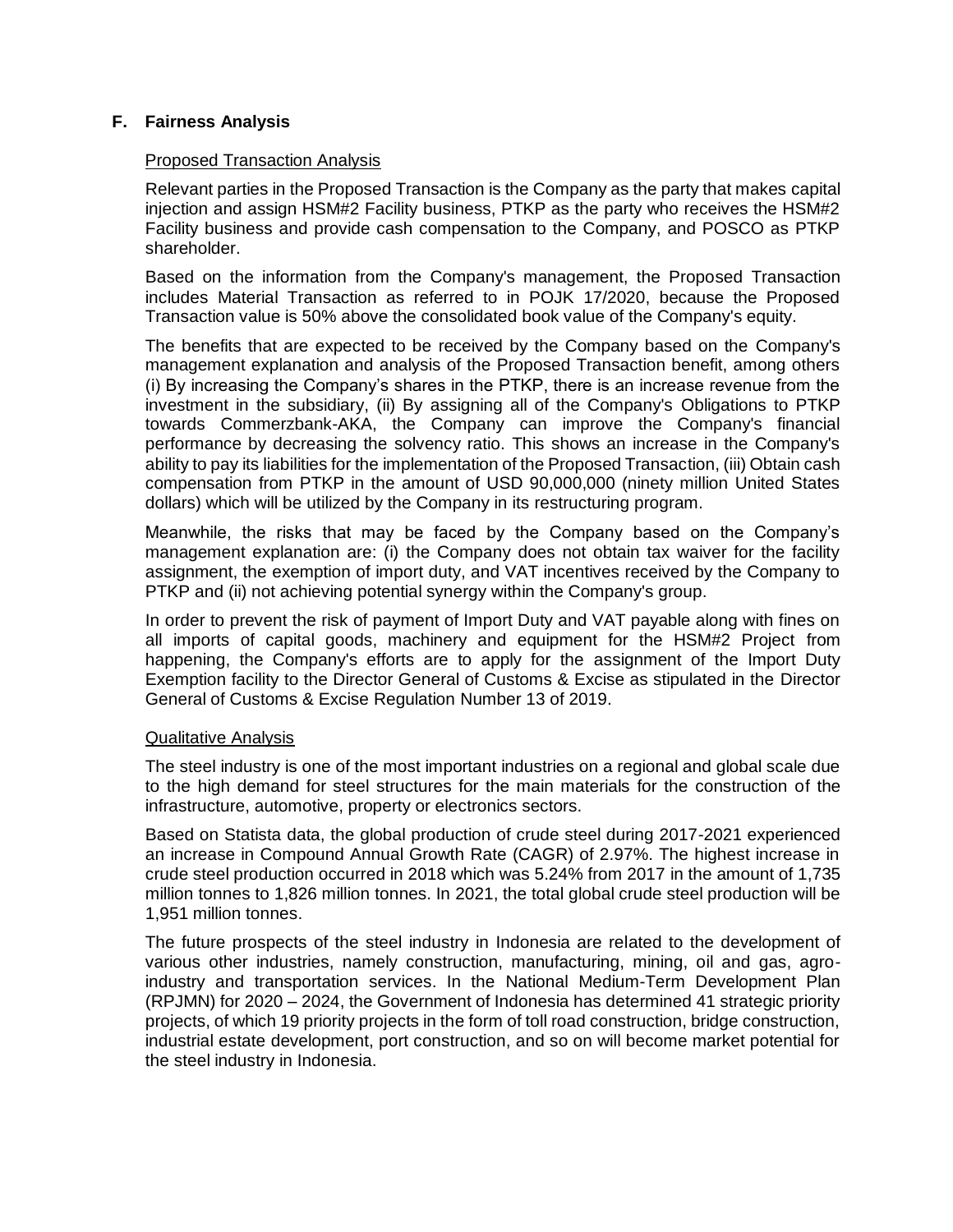#### Quantitative Analysis

With the implementation of the Proposed Transaction, the Company's revenue is projected to decrease, where at the end of the projection period, in 2028, with the implementation of the Proposed Transaction, it is projected to be lower without implementing the Proposed Transaction. The decrease occurred due to the assignment of the HSM#2 Facility to PTKP PTKP which is one of the Company's revenue generators. However, by carrying out the proposed transaction, in terms of a restructuring strategy, the Company has the opportunity to remain as the majority shareholder in PT KSI which can provide a higher profit margin for the Company. This is indicated by the projected net profit which is better than the projection without conducting a proposed transaction so that in the long term the Company's business continuity is better maintained.

With the implementation of the Proposed Transaction, the Company's net profit for the period 2022-2028 is projected to increase. In line with the transaction benefits that will be obtained by the Company, the increase in the Company's net profit comes from the increase in profit contribution from PTKP and PT KSI which are still majority owned by the Company. With the implementation of the Proposed Transaction, the Company's net profit margin for the period 2022-2028 is projected to increase due to the increasing net profit of the Company. With the implementation of the Proposed Transaction, net profit attributable to the parent during the period of 2022-2028 is projected to increase with a downward trend due to increasing noncontrolling interests.

With the implementation of the Proposed Transaction, the Company's total assets are projected to experience an increasing trend. The increase in the Company's total assets was based on the increase in the Participation account, the Cash Balance account which was driven by the increasing performance of the Company's Subsidiaries, as well as the increase in the Fixed Assets account from 2022 to 2028.

With the implementation of the Proposed Transaction, the total liabilities as a whole are projected to be lower than without implementing the Proposed Transaction, one of which comes from a decrease in the Company's interest-bearing debt.

In accordance with the Company's Obligations on the debt payment schedule, the Company has several payment stages that are due until 2028. With the Proposed Transaction which is one part of the restructuring plan, the Company will receive funds of USD90 million which will be used to fulfill the Company's Obligations, which these funds will affect other restructuring plans. Therefore, with this proposed transaction and the restructuring plan that will be carried out, the Company can fulfill its liabilities until 2028.

With the implementation of the Proposed Transaction, the Company's total equity during the period 2022-2028 is projected to increase due to the increasing retained earnings of the Company which comes from the increase in profit contributions from PTKP and PT KSI which are still majority owned by the Company.

The Company's EPS on average during the 2022-2028 period is projected to increase due to the increasing net profit of the Company.

#### Price Fairness Analysis

The fairness analysis is carried out on: i) comparative analysis of the Proposed Transaction Price against the market value of the HSM#2 business as of 31 December 2021; and ii) comparative analysis of the Company's transaction value in the form of PTKP shares, and cash compensation with the Business Market Value of HSM#2 Facility.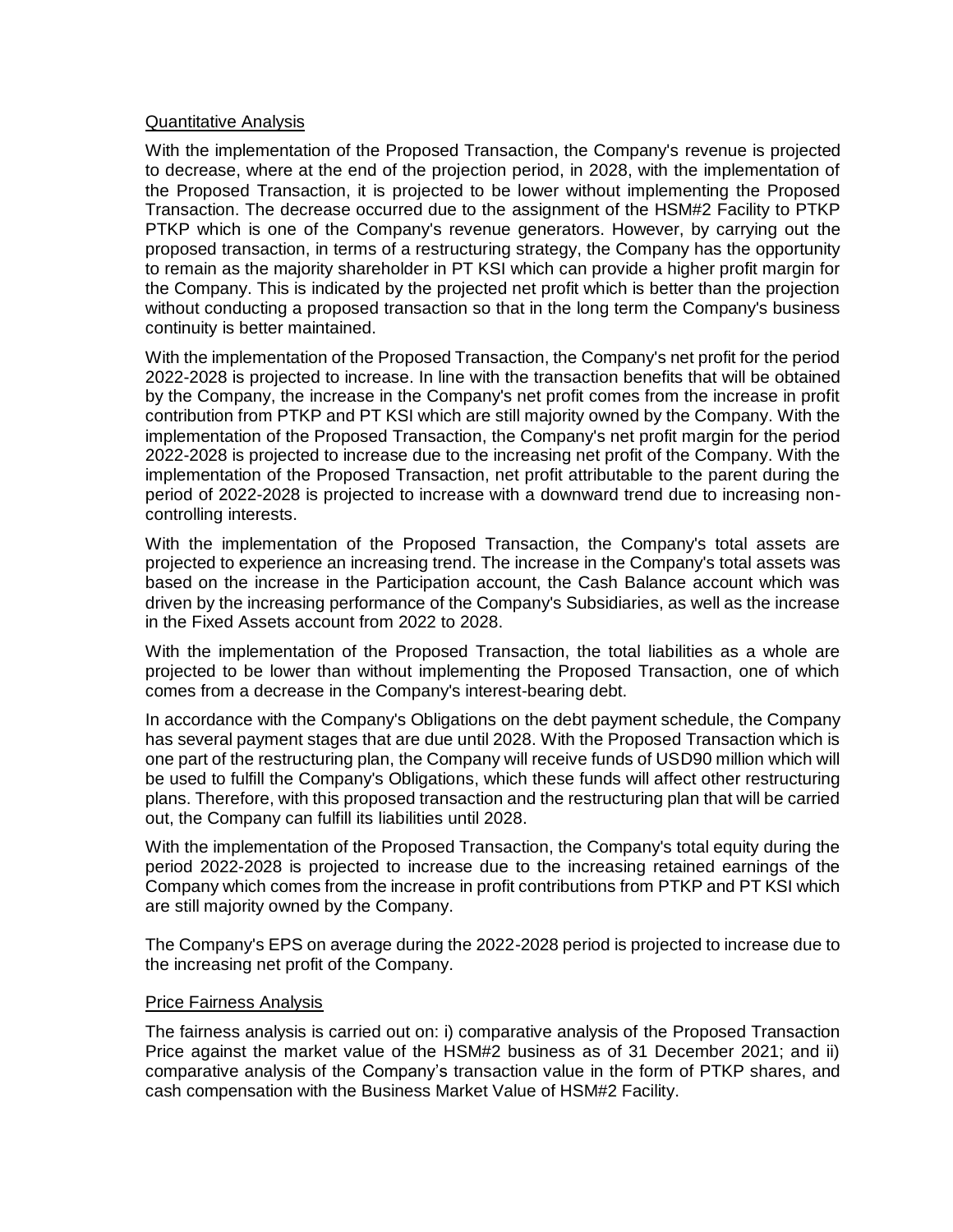The following is a table of the fairness of the Proposed Transaction Price against the Market Value from an Independent Appraiser:

|                                                     |                                                    | <b>Proposed Transaction Price</b><br>(in USD)                                                   |                      |                                                                                    | <b>Fairness:</b><br><b>Transaction</b>                                             |
|-----------------------------------------------------|----------------------------------------------------|-------------------------------------------------------------------------------------------------|----------------------|------------------------------------------------------------------------------------|------------------------------------------------------------------------------------|
| <b>The</b><br><b>Transaction</b><br>Object          | <b>Business</b><br><b>Market Value</b><br>(in USD) | Price of<br>422,800<br>PTKP's<br>shares after<br><b>Addition of</b><br>HSM#2<br><b>Facility</b> | Cash<br>Compensation | <b>Price of The</b><br><b>Proposed</b><br><b>Transaction</b><br>to Market<br>Value | <b>Prices are</b><br>in the<br>Range of<br>$+/- 7.5%$ of<br><b>Market</b><br>Value |
| Hot Strip Mill 2<br>(HSM#2")<br>factory<br>business | 305.335.000                                        | 218.164.800                                                                                     | 90.000.000           | 0,93%                                                                              | Fair                                                                               |
| consisting of<br>fixed assets<br>and liabilities    |                                                    | 308.164.800                                                                                     |                      |                                                                                    |                                                                                    |

The following is a table of the Company's Transaction Value compare to the Business Market Value of the HSM #2 Facility:

|                                                                   | <b>Transaction Value (in USD)</b>                  |                                                                                                                  |                      |                                                                                | <b>Fairness:</b>                                                                                  |
|-------------------------------------------------------------------|----------------------------------------------------|------------------------------------------------------------------------------------------------------------------|----------------------|--------------------------------------------------------------------------------|---------------------------------------------------------------------------------------------------|
| The<br><b>Transaction</b><br><b>Object</b>                        | <b>Business</b><br><b>Market Value</b><br>(in USD) | <b>Market</b><br>Value of<br>422,800<br>PTKP's<br>shares after<br><b>Addition of</b><br>HSM#2<br><b>Facility</b> | Cash<br>Compensation | Value of<br>The<br><b>Proposed</b><br><b>Transaction</b><br>to Market<br>Value | <b>Transaction</b><br>Values are<br>in the<br>Range of<br>$+/- 7.5%$ of<br><b>Market</b><br>Value |
| Capital<br>Injection on the<br>form of Hot<br>Strip Mill 2        | 305.335.000                                        | 218.260.000                                                                                                      | 90.000.000           | 0,96%                                                                          | Fair                                                                                              |
| ("HSM#2")<br>which consists<br>of fixed assets<br>and liabilities |                                                    |                                                                                                                  | 308.260.000          |                                                                                |                                                                                                   |

With the results of the comparison of the HSM#2 Business Market Value from the Independent Appraiser against the Company's Transaction Value in the form of PTKP shares, and cash compensation, the Proposed Transaction is fair because the Company's Transaction Value is within the upper limit of the fair value of the Market Value of 7.5% in accordance with POJK 35 Article 48, b.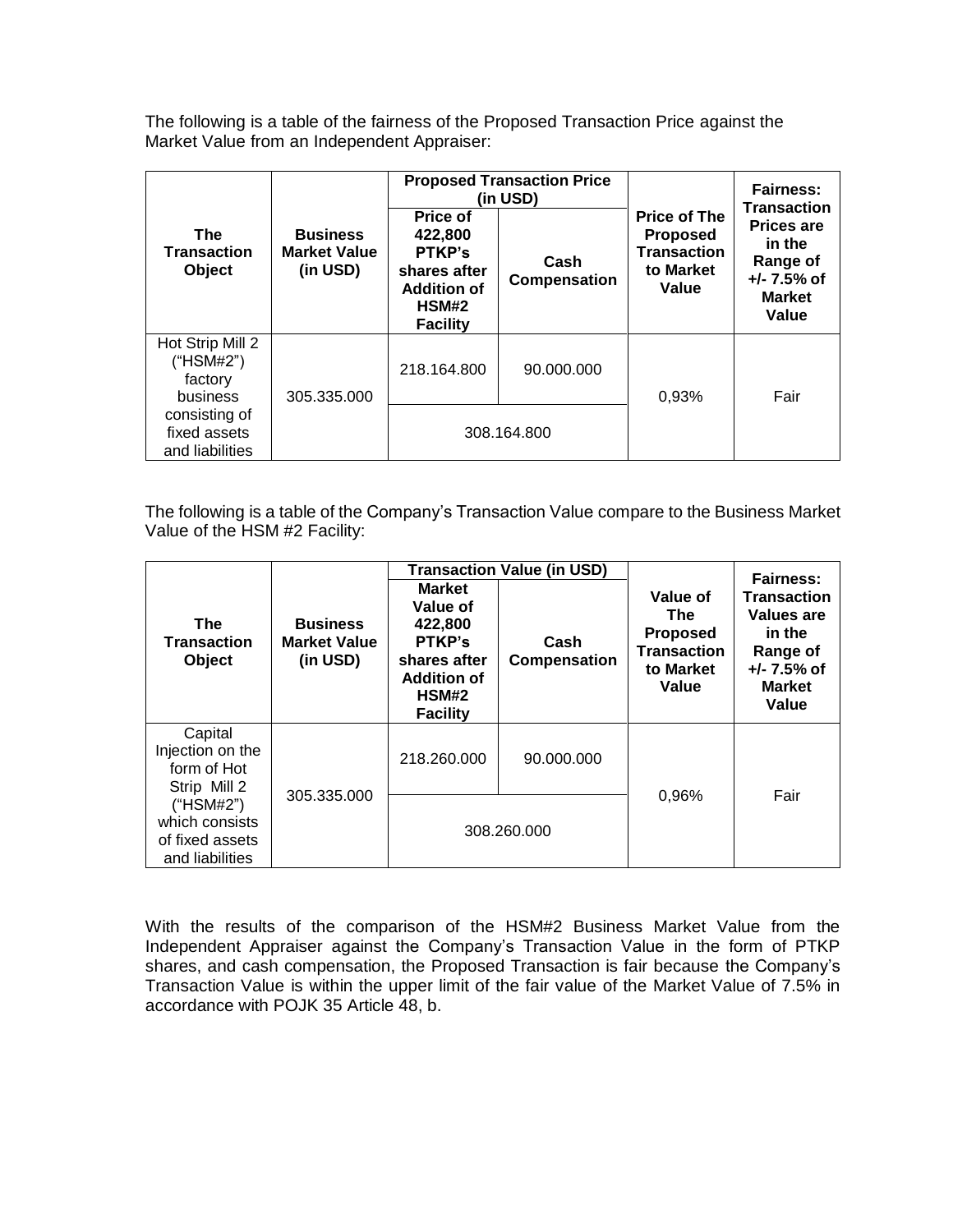## **G. Fairness Opinion on Transaction**

Taking into account the fairness analysis of the Proposed Transaction which includes analysis of the Proposed Transaction, qualitative analysis and quantitative analysis, analysis of the fairness of the transaction price and other relevant factors, in KJPP Ruky, Safrudin dan Rekan's opinion, the Proposed Transaction is fair.

## **IX. STATEMENT OF THE COMPANY'S BOARD OF COMMISSIONERS AND BOARD OF DIRECTORS**

The Board of Commissioners and Board of Directors of the Company declare that they have carefully studied the information available in connection with the Proposed Transaction as described in this Information Disclosure, and all material information related to transactions has been disclosed in this Information Disclosure and the material information is true and not misleading, as well as The Proposed Transaction is not included in the category of affiliated transactions and does not contain a conflict of interest as referred to in POJK 42/2020. Furthermore, the Board of Commissioners and Board of Directors of the Company declare that they are fully responsible for the correctness of all information contained in this Information Disclosure.

## **X. EGMS IMPLEMENTATION PLAN**

## **A. EGMS of the Company**

For information, important dates that need to be considered in relation to the holding of the Company's EGMS are as shown in the following schedule table:

| No.            | <b>Activities</b>                                                                             | <b>Schedule</b> |
|----------------|-----------------------------------------------------------------------------------------------|-----------------|
| $1_{\cdot}$    | Announcement of the EGMS Plan on the KSEI<br>website, the Stock Exchange website and the      | 01 April 2022   |
| 2.             | Company's website<br>Announcement of the Information Disclosure of the                        | 01 April 2022   |
|                | <b>Proposed Transaction</b>                                                                   |                 |
| 3.             | <b>Shareholder's Recording Date</b>                                                           | 14 April 2022   |
| 4.             | Invitation to the EGMS on the KSEI website, the                                               | 18 April 2022   |
|                | Stock Exchange website and the Company's<br>website                                           |                 |
| 5.             | Reporting the EGMS Summons to OJK                                                             | 20 April 2022   |
| 6.             | <b>EGMS</b>                                                                                   | 19 May 2022     |
| 7 <sub>1</sub> | Summary of the Minutes of the EGMS on the Stock<br>Exchange website and the Company's website | 23 May 2022     |
| 8.             | Reporting the Summary of the Minutes of the<br><b>EGMS to OJK</b>                             | 18 June 2022    |

#### **B. Place and Attendance of the Company's EGMS**

The Company's EGMS will be held on Thursday, 19 May 2022 at 14.00 WIB, and the venue for the EGMS will be announced in the Invitation to the EGMS. Participants in the EGMS are Shareholders of the Company whose names are registered in the Shareholders Registry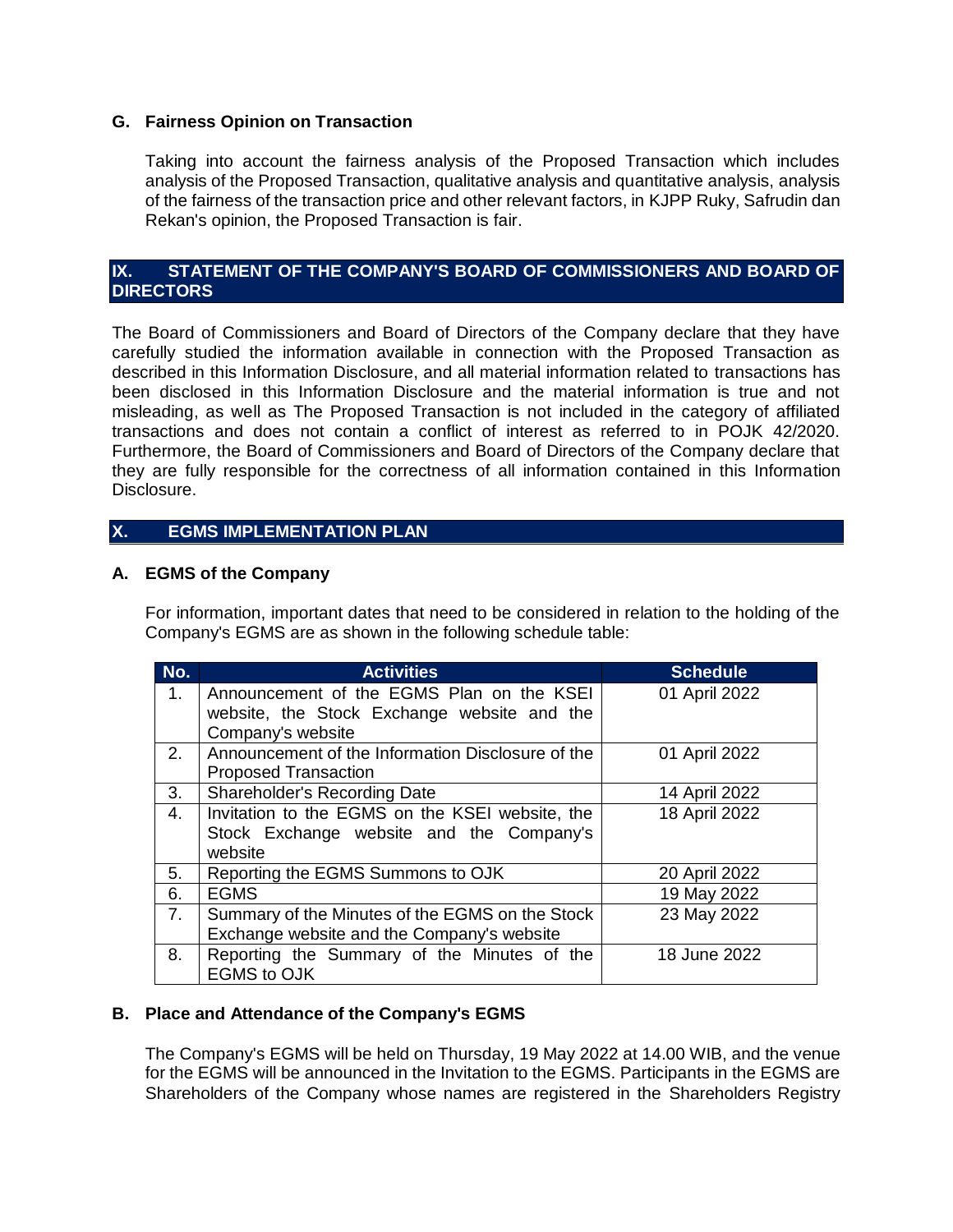("DPS") of the Company on 14 April 2022 and/or owners of shares of the Company's sub securities account at PT Kustodian Sentral Efek Indonesia ("KSEI") at the close of share trading on the Indonesian Stock Exchange.on 14 April 2022 or their proxies as evidenced by a valid power of attorney and photocopy of Identity Card (KTP) or other identification submitted before entering the Meeting room. Meanwhile, for Shareholders of the Company in the form of a Legal Entity are required to bring a photocopy of the latest documents of the Articles of Association and the composition of the Company's management. The Company has provided an alternative for granting electronic authorization through the KSEI Electronic General Meeting System (eASY.KSEI) facility at the https://access.ksei.co.id link provided by KSEI. The electronic power of attorney is subject to the procedures, terms and conditions stipulated by KSEI. Based on the provision of Article 25 paragraph (13) of the Company's Articles of Association, members of the Board of Directors, members of the Board of Commissioners and Employees of the Company may act as proxies at the EGMS, but in voting for members of the Board of Directors, members of the Board of Commissioners and/or the Employees concerned are prohibited from acting as proxies of the Shareholders.

In the event that the Shareholders will physically attend the Meeting, the Shareholders can download the Power of Attorney form on the Company's website or can be obtained at the BAE office of PT BSR Indonesia, Gedung Sindo Lt. 3, JI. Wahid Hasyim No. 38, Central Jakarta, phone +62 21 80864722. The completed Power of Attorney shall be sent to the Registrar of PT BSR Indonesia via email adm. Efek@bsrindonesia.com no later than 18 May 2022 and the original documents are brought to the EGMS.

The Power of Attorney form can be obtained every working day from the date of the invitation to the EGMS, during working hours at the BAE PT BSR Indonesia office, Sindo Building Lt. 3, J.I. Wahid Hasyim No. 38, Central Jakarta, phone +62 21 80864722.

## **C. Agenda of the Company's EGMS**

Based on the announcement of the EGMS which was made by the Company on the KSEI website, the Stock Exchange website and the Company's website on the same date as this information disclosure, the agenda for the Company's EGMS is Approval of the Company's Plan to Increase Capital Injection in the Form of Hot Strip Mill Factory # 2 To PT Krakatau Posco.

#### **D. Quorum of the Company's EGMS**

The EGMS can be held if the EGMS is attended by more than 3/4 (three quarters) of the total shares with valid voting rights and the resolution is valid if approved by more than 3/4 (three quarters) of the total shares with valid voting rights.